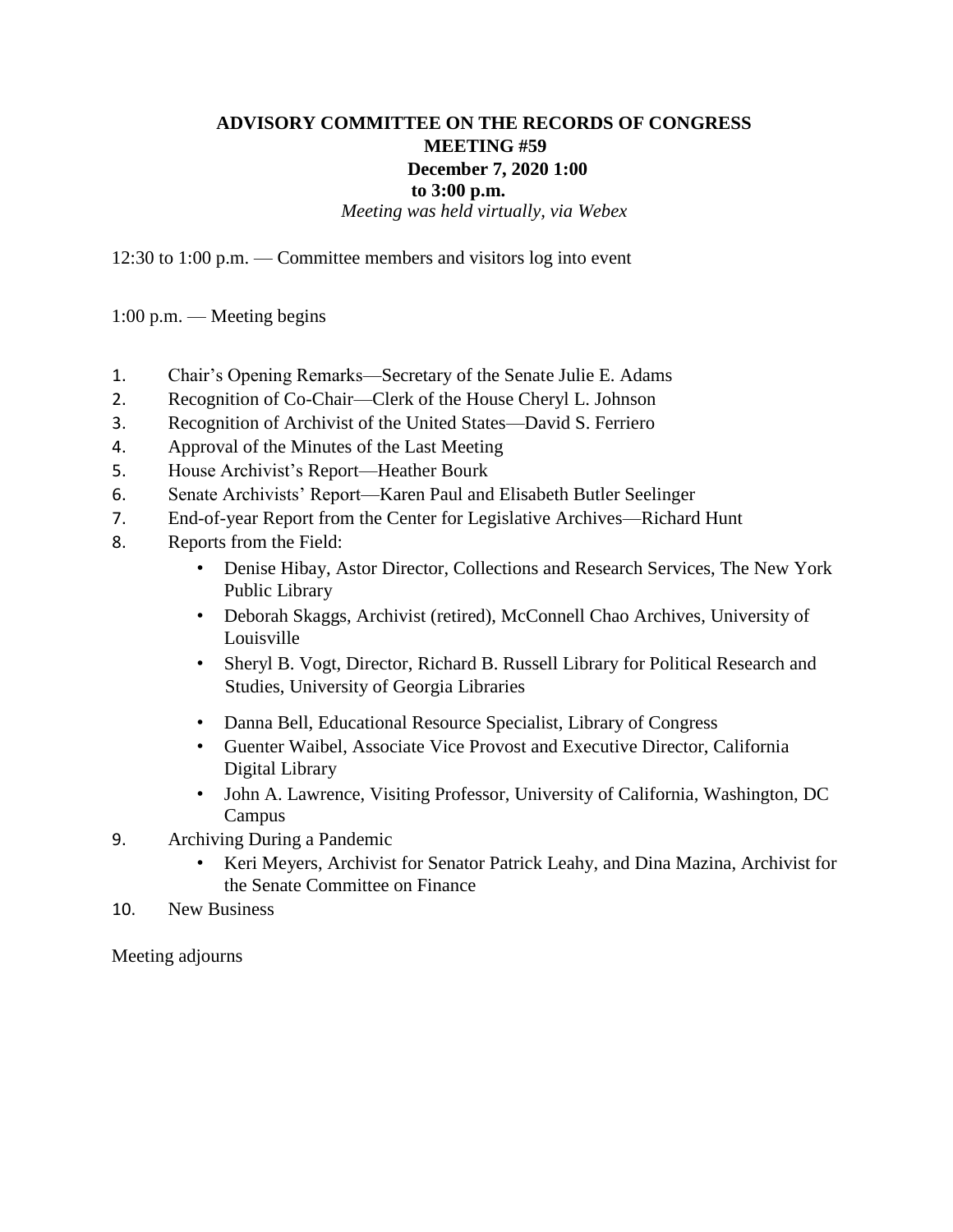(Remarks below are compiled from the written drafts provided by individual speakers; technical difficulties prevented the recording of the meeting)

#### **JULIE ADAMS:**

The 59th meeting of the Advisory Committee on the Records of Congress will now come to order.

Good afternoon and welcome all committee members and visiting participants to the second *virtual* meeting of the Advisory Committee on the Records of Congress. Since we are in a virtual environment and some visitors may only have audio, I will introduce myself, I am Julie Adams, Secretary of the Senate. I am now going to do a roll call of the standing members and appointed members. If each member could please respond in the affirmative when their name is called:

Cheryl Johnson David Ferriero Heather Bourk Richard Hunt Betty Koed Karen Paul Matt Wasniewski Danna Bell Denise Hibay John Lawrence Deborah Skaggs Sheryl Vogt Guenter Waibel

A special thanks once again to Amy Camilleri and Dan Kulnis in my office, as well as Jerrod Williams with the Sergeant at Arms, for their assistance in organizing this event. We are improving with practice!

Since we met a little over two months ago, pandemic conditions unfortunately have continued unabated. Despite this ongoing emergency, however, our work continues. The Senate Historical Office is open for limited office hours three days a week with minimal staffing, and when not in the office, Senate archivists and historians continue to telework full-time. An in-office presence of staff has afforded us the opportunity to better facilitate committee records loans and transfers and to provide guidance and support to members' offices that are now closing. Our archivists have largely continued as before with accessioning our historical records, with one significant and welcome change since our last meeting.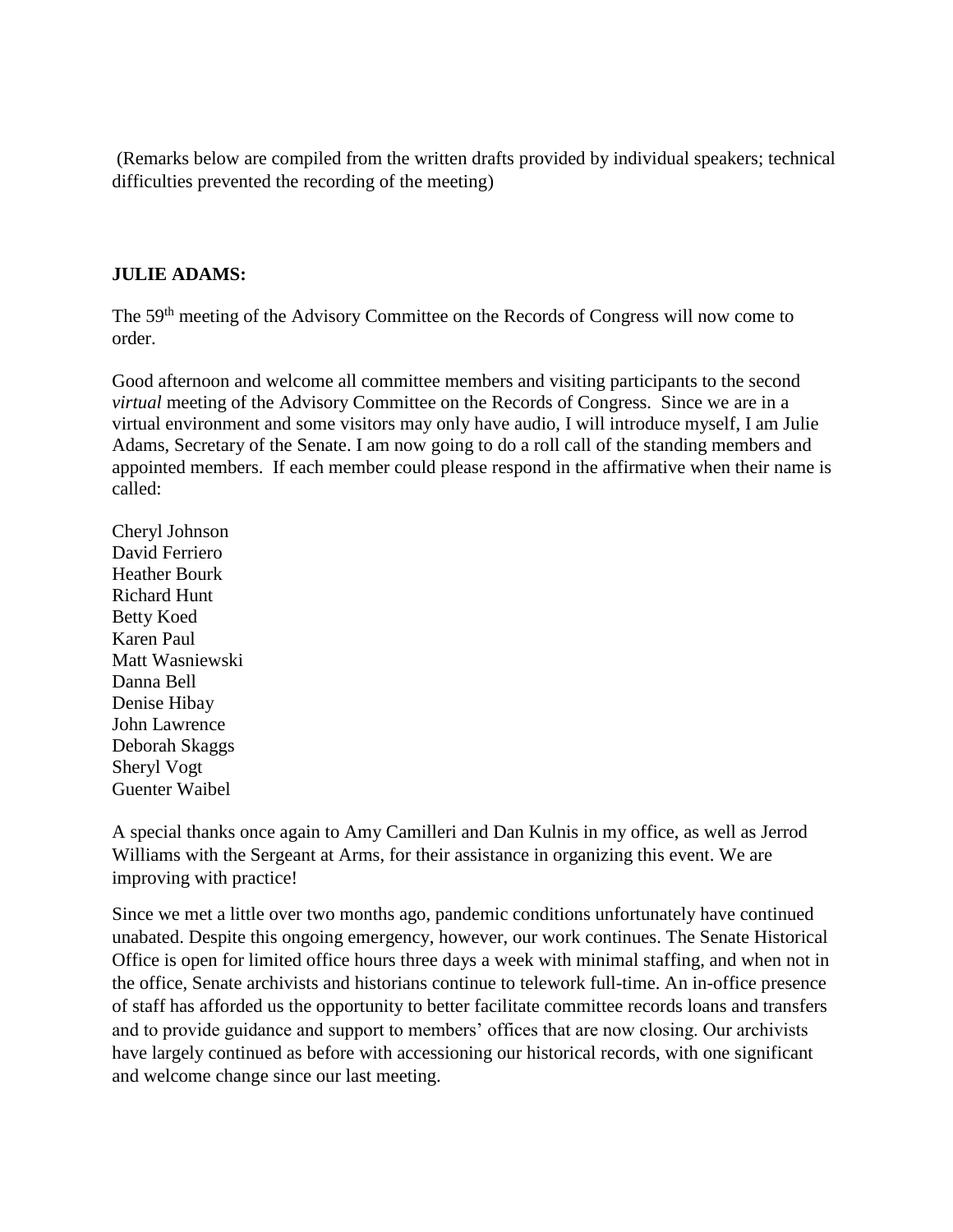We are happy to announce that within the past month, the Center for Legislative Archives has allowed us to resume the actual transfer of new textual and electronic records, thus reducing the backlog of records that are ready for transfer and accumulating in our offices. Deputy Archivist Elisabeth Seelinger has been assisting in this process and will provide us with a report. We are grateful to the Senate's committee archivists and to the staff of the Center for Legislative Archives for working through the more cumbersome delivery and pickup procedures that have been put in place to keep this process both possible and safe.

We are less happy to announce the receipt of a letter from the National Archives informing us that courtesy storage at the Federal Records Centers for members of Congress will face changes beginning with the  $117<sup>th</sup>$  Congress. As this decision may end many years of useful practice, we are working to understand the details of this change and understand what alternative solutions may be needed for our offices going forward.

On the other hand, we are delighted with the progress that has been made during this Congress, though interrupted, with phase one of the renovation and occupancy of new congressional archival facilities on Capitol Hill. In the next Congress, we'll be working with our colleagues in the House and at NARA and GPO on phase 2 of that plan.

Despite the ongoing pandemic, Senate archivists and historians have continued to provide information to the Senate community and the public, utilizing the Senate website, monthly blogs, Twitter, and meetings via Skype and WebEx. Of particular note are ongoing virtual meetings of the archivists with staff of committees and members' offices. We'll be hearing more about that from Archivist Karen Paul. The archivists and historians have participated in conferences and seminars, now all virtual, and of course continue to respond daily to reference and other requests from Senate offices, the press, and the public.

Orientation for new senators took place in November, although in a streamlined form due to the pandemic. Typically, Senate Historian Betty Koed speaks to new senators in the Old Senate Chamber, but for this year's program she prepared a special 20-page booklet, *The United States Senate: A Brief History for New Senators*.

This is the final meeting of the Advisory Committee for the  $116<sup>th</sup>$  Congress. When we next convene in the 117<sup>th</sup> Congress, Clerk of the House Cheryl Johnson will be serving as chair. With the end of the Congress, the current terms of our Senate appointees will also come to a close. I thank all members for their service and hope that we'll be seeing each of you in the future.

Today, following our regular reports, we will be hearing from our appointed members about ongoing activities at their home institutions and how those activities have been affected by the pandemic. I look forward to your reports.

At this time, I would like to recognize the Clerk of the House.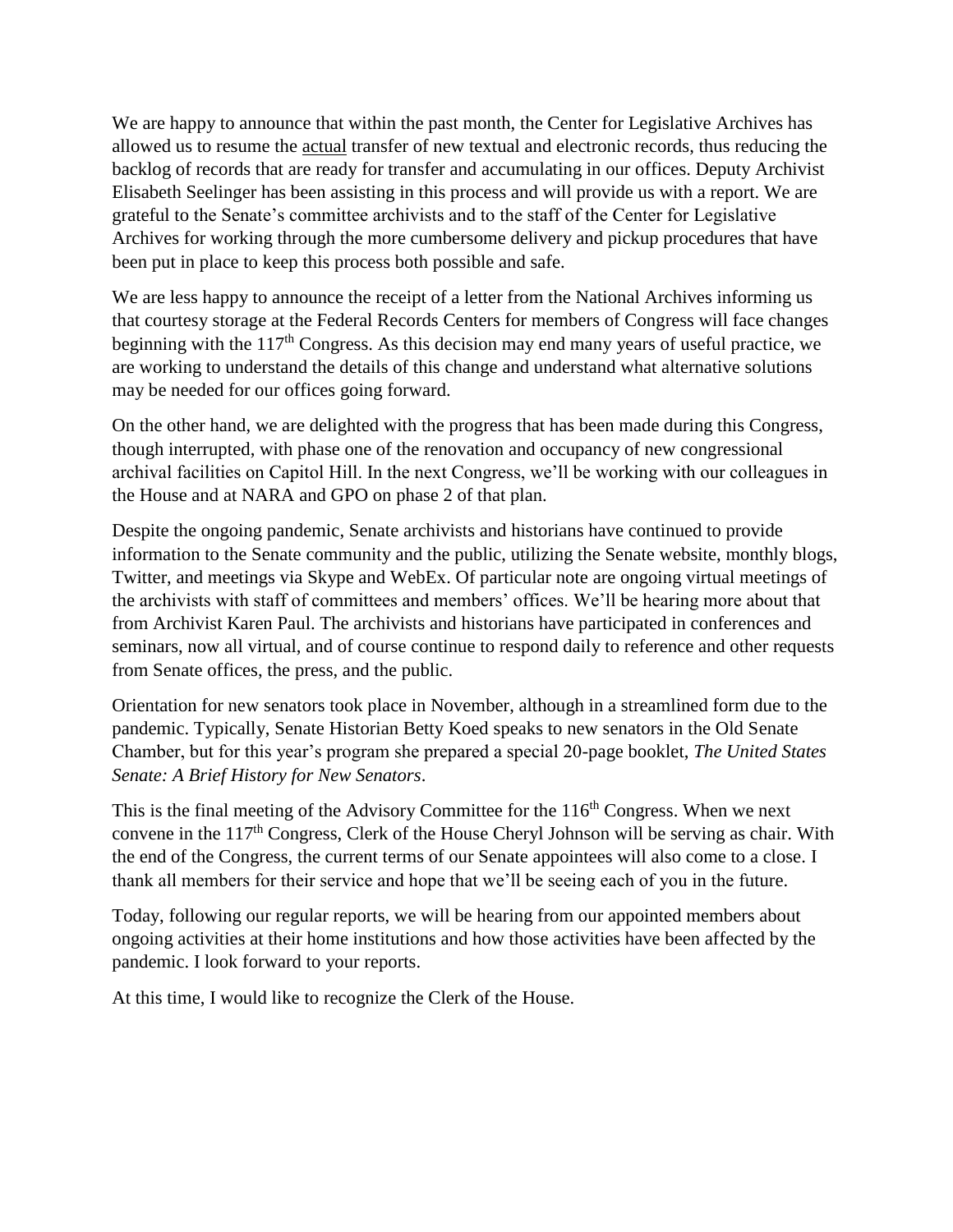## **CHERYL JOHNSON:**

Good afternoon, everyone and thank you, Julie for hosting today's meeting. I'd like to second the Secretary's welcome to the Advisory Committee members and look forward to a discussion of our continued collective work to address pressing issues affecting the records of Congress.

I'd also like to express my appreciation to you, David, and the Center for Legislative Archives for your continued commitment to managing, preserving, and providing access to congressional records. In particular, I would like to acknowledge the Center's seamless shift into phase 2 of NARA's re-opening plan, which has allowed for additional staff to work onsite and eased some records transfer restrictions. These changes have helped my staff continue its timely response to committee questions and requests for access to archived materials.

At this time, I would like to take a moment to provide a brief update on projects my staff have been working on since we met in September.

The end of a Congress is always a particularly busy time and the end of the 116th is no exception. House archival staff continue their outreach efforts to committee and member offices, offering records management advice and best practices for preserving and archiving records. With more than 60 members leaving the House, many of them committee chairs, staff have been actively engaged in providing guidance and assistance on both the official records and personal papers fronts. Needless to say, we anticipate many consultations with committees and members and lots of transfers of records in the coming weeks.

Staff continue to connect with committees offering records management and archiving advice via monthly email tips and remote consultations. Letters and emails reminding committee chairs and ranking members of their end-of-congress archiving responsibilities, accompanied by our records management manual for committees and committee archiving faq's, were sent in early November. A follow up email offering archiving assistance was sent to committee clerks along with the manual and faq's. Staff also continue to manage digital and in-person loans for committees and officers in support of committee business.

Archives staff have continued their focus on outreach to member offices through remote records consultations, participating in monthly departing and returning member briefings held remotely by the chief administrative officer, and working with member offices and the Washington National Records Center to provide access to records in courtesy storage.

The House Historian's Office is currently updating the History, Art, and Archives and Biographical Directory of Congress websites to reflect changes in House membership for the new congress.

The Curatorial Department's newest exhibition, which explores campaigns through objects from the House collection, debuted in early November. The curators have also completed installation of an exhibition honoring the 150th anniversary of Joseph Rainey becoming the first African American to serve in the House. Both exhibitions can be explored on the History, Art, and Archives website later this month.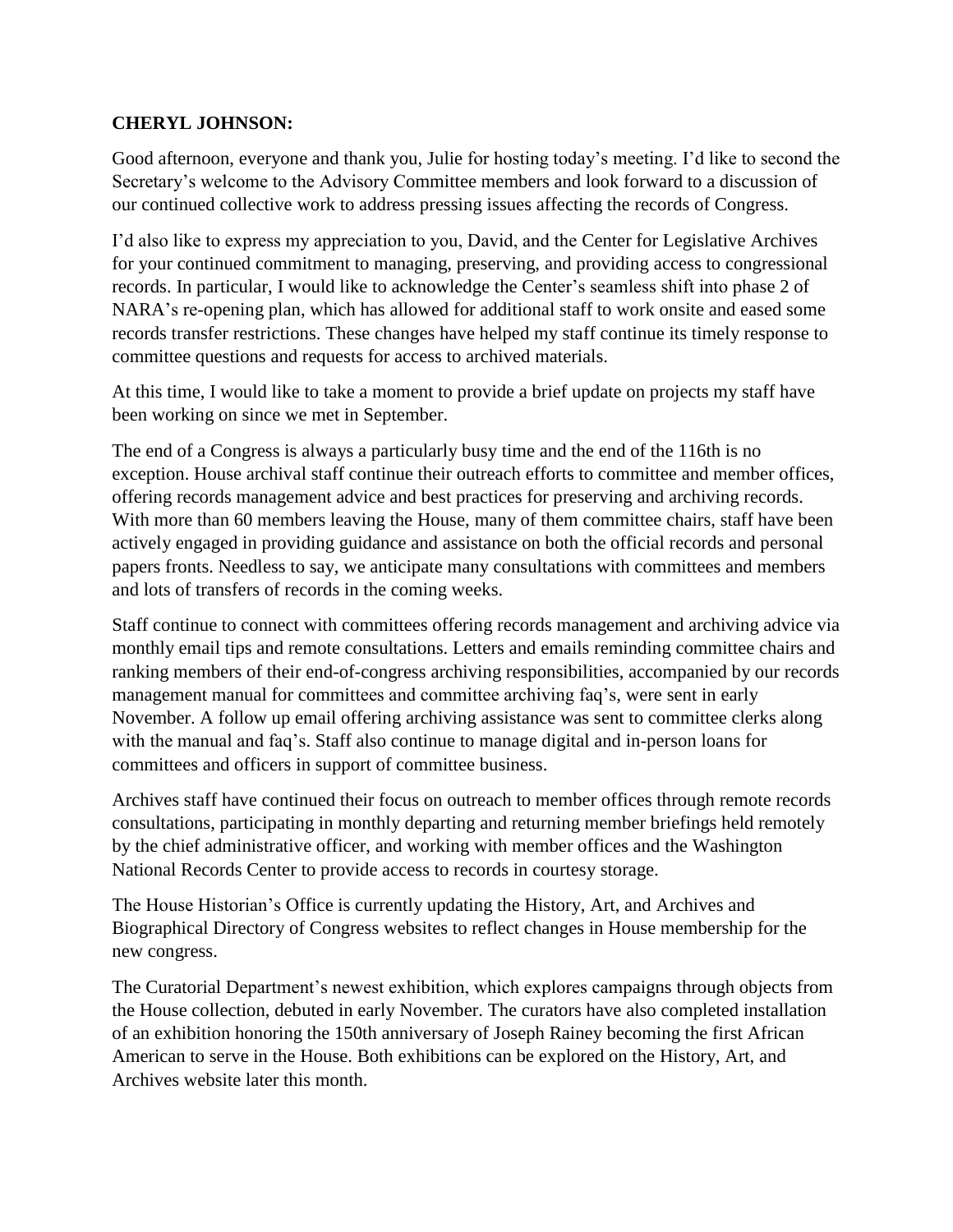I hope everyone is remaining safe and healthy and wish everyone all the best for the upcoming holidays and the New Year. Thank you.

## **DAVID FERRIERO:**

1. Impact of Pandemic Update.

NARA has 40 facilities in 17 states that have been in some phase of opening, closing, reopening, and reclosing since mid-March. Weekly decisions are made based upon local health conditions, public transportation situation, status of other Federal offices in the area, etc. We are following the three-phase reopening guidance provided to the Executive Branch by the White House in April. As of today, only seven facilities are in Phase Two, three in Phase One, and 32 are not authorized to reopen. Phases One and Two are limited numbers of staff only, no public. We experimented with a four hour window Saturday afternoons for ticketed visits to the Rotunda of our main building, but discontinued that over the Thanksgiving weekend due to the changing COVID situation in the District.

We are learning a lot about providing services in a teleworked environment during this time and have accomplished an amazing amount of progress:

- The Center for Legislative Archives and our White House Liaison Division have continued to provide return of records to the House and the Senate and to the White House to support the critical, ongoing business of government.
- All of our Federal Records Centers have had staff onsite to address emergency requests. Of particular note, our staff at the National Personnel Records Center—home of veteran records—have responded to 80,000 requests including over 35,000 burials, 11,000 medical emergencies, and 6,000 homeless veteran requests.
- Teleworking staff have enhanced access to our online records by providing transcriptions and tags.
- On the education front, staff quickly shifted to providing virtual programming developing more than 920 distance learning programs which reached more than 160,000 students, teachers, and other participants.
- And our Office of the Federal Register has largely continued its work as normal, but of note, they have reviewed, edited, and published 1,500 documents associated with some aspect of the response to the COVID-19 emergency, including 193 new Rule documents, 125 proposed rules, 1,146 Notices, and 32 Presidential documents.

# 2. Electoral College

Our Office of the Federal Register administers the Electoral College Process. At the end of September, I sent a letter to the Governors of the States and the Mayor of the District of Columbia outlining the process, responsibilities, and timeline for the Electoral College Process.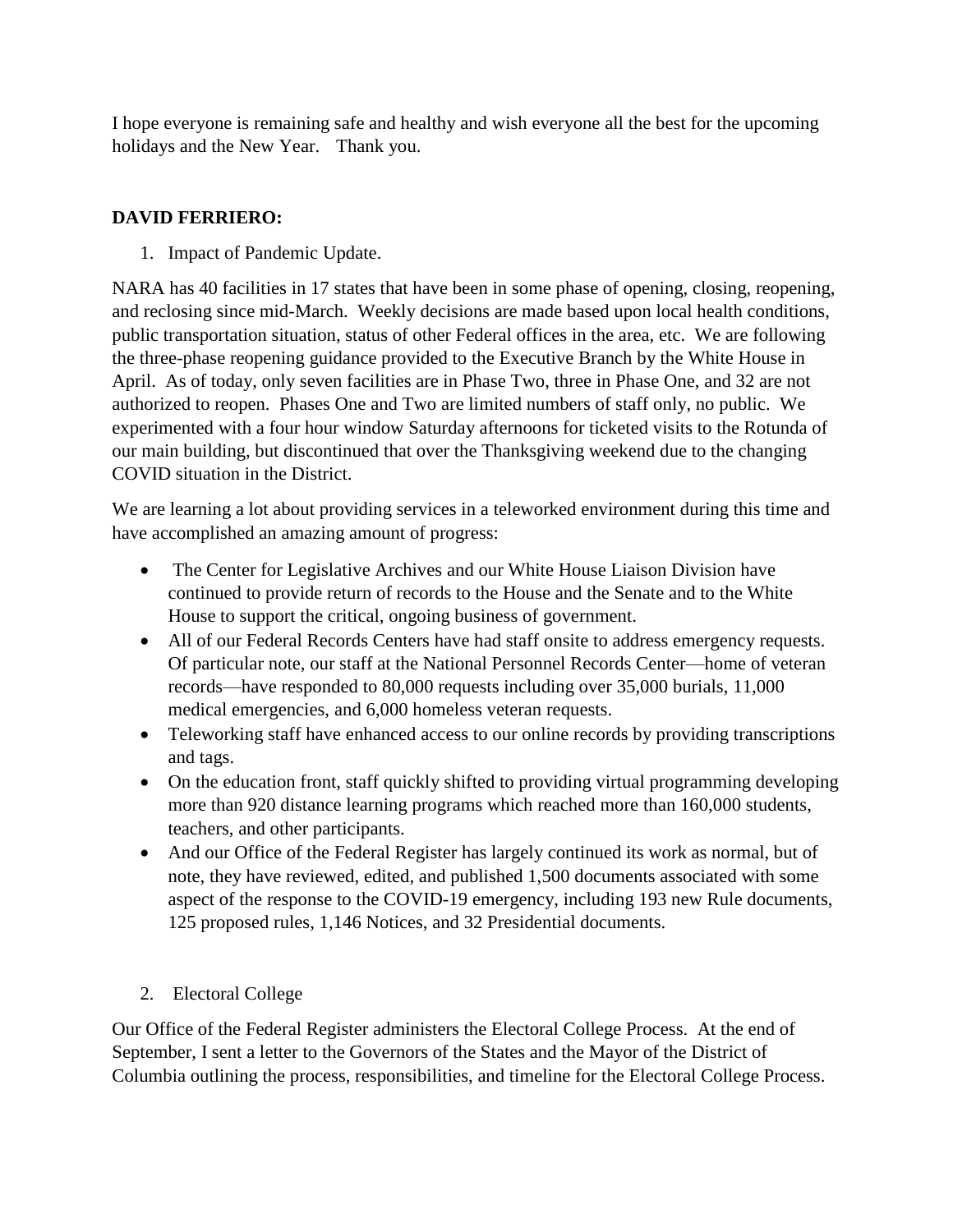As soon as election results are final, each State prepares a Certificate of Ascertainment documenting those results. Those Certificates are sent to the Archivist of the United States and we are now in the process of receiving those documents. By tomorrow, all controversies or contests which may have arisen in the State must be resolved.

The official meeting of the Electoral College is scheduled for the 14<sup>th</sup> of December. Certificates of the Vote are sent to the Archivist of the United States and paired with the previously submitted Certificates of Ascertainment. Those Certificates are due no later than nine days after the meeting of the Electors.

On or before 3 January, those Certificates are transferred to Congress in preparation for the 6 January Congressional count of electoral votes.

3. Transition.

Every four years, when it is a Presidential election year, NARA prepares for a Presidential transition. NARA is one of a handful of agencies that are designated as having special transition responsibilities because of our government-wide responsibilities relating to Presidential and Federal records.

Prior to each Presidential election, all Federal agencies are required to prepare briefing materials that explain who they are as an agency, what they do, and why it matters. Those briefing materials are submitted to the President-Elect's Transition Team and assist with their preparations as they conduct their transition planning.

We will transfer hundreds of millions of textual, electronic, and audiovisual records as well as thousands of Presidential gifts from the White House to NARA over the next two months. We take legal custody of this material on 20 January.

NARA has been working with Federal agencies and transition councils to ensure that both incoming and outgoing political appointees (some 4,100) are informed of their records management responsibilities and are preserving their records appropriately.

**ADAMS:** Made a motion for approval of the minutes. Seconded and approved.

## **HEATHER BOURK:**

Thank you, Julie. Good afternoon, everyone.

Archives staff continue to work remotely for the most part, but have been increasingly going to the Hill when requests from House committees, Members, and staff require onsite support. I'd like to take a few minutes to share with you some of the projects the Archives Department has been working on since we met in September.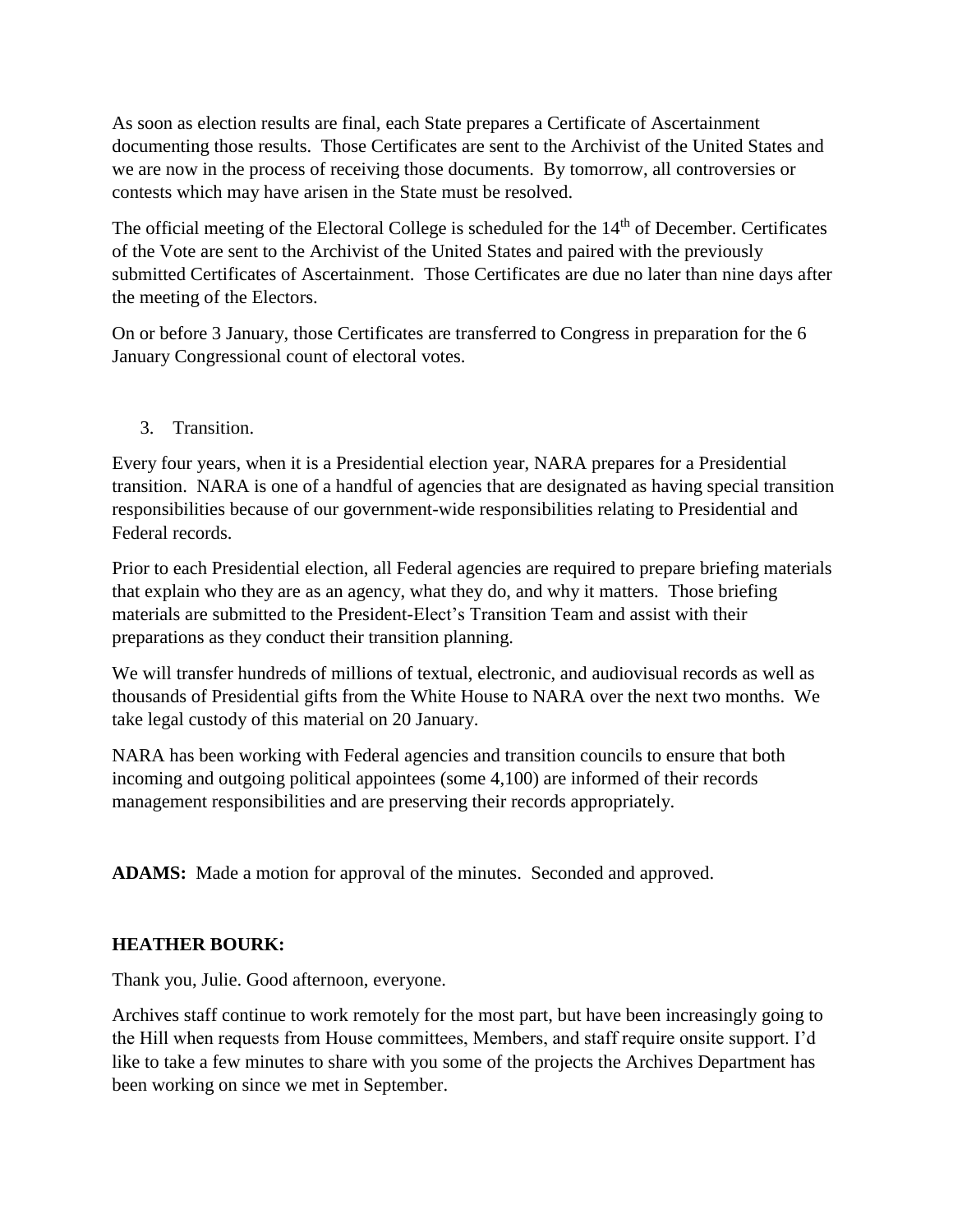In the final months of the Congress, House Archives staff have ramped up our outreach efforts to committee offices, reminding staff of their archiving responsibilities, offering records management advice, and explaining procedures for archiving records. Letters to Committee Chairs and Ranking Members reminding them of the end-of-congress archiving requirement were sent last month, followed by an email to Committee clerks offering our guidance and support to help manage the archiving process. We've met remotely with several committees, including the two select committees wrapping up their work this congress, and anticipate additional requests for records consultations, as well as records transfers, throughout the remaining weeks of the congress. We continue to send regular email tips discussing records management and archiving, with a shift in focus to procedures for end-of-congress archiving, to key committee staff. As we prepare for the new congress, Archives staff are involved in the planning of a remote training session for Committee clerks covering the aspects of their responsibilities that involve the Office of the Clerk, including records management and archiving.

Archives staff continue to work closely with staff at the Center for Legislative Archives to provide access to records in support of current committee business. In the two months since we last met, staff have managed the loan and return of more than 170,000 pages of records – or almost 230 boxes – to Committees. We appreciate the Center's continued commitment to providing access to House records, in both digital and textual formats, for both remote and inperson loans, while National Archives facilities remain closed.

With more than 60 Members leaving the House at the end of the congress, Archives staff have been working with departing Member offices on the management and archiving of personal papers. Letters offering guidance on records management and archiving best practices have been sent to each departing Member. Archives staff continued to participate in the Chief Administrative Officer's remote departing and returning Member briefings to answer any records related questions. We also continue our work with departing Member offices and staff at the Washington National Records Center to provide access to papers in courtesy storage.

Later this month, 18 new House record descriptions, researched and written by Archives staff, will go live in the Records Search database on the History, Art, and Archives website. The new content features a variety of record types including election certificates, legislation, presidential messages, and petitions among other documents of interest. Education-focused features, created to encourage teachers and students to use House records as learning resources, were added to the site in October. These include a primary source analysis worksheet that accompanies each record in the database, as well as a House Records in Your Classroom section on the Education portion of the website.

Archives staff also continue to contribute to the History, Art, and Archives blog. Our most recent post – written to highlight Joseph Rainey's historic election as the first African American in the House 150 years ago this month – discusses Rainey's struggles with contested elections during his time in Congress. House records, including Rainey's 1874 election certificate and original correspondence, were used as research materials and to illustrate the blog.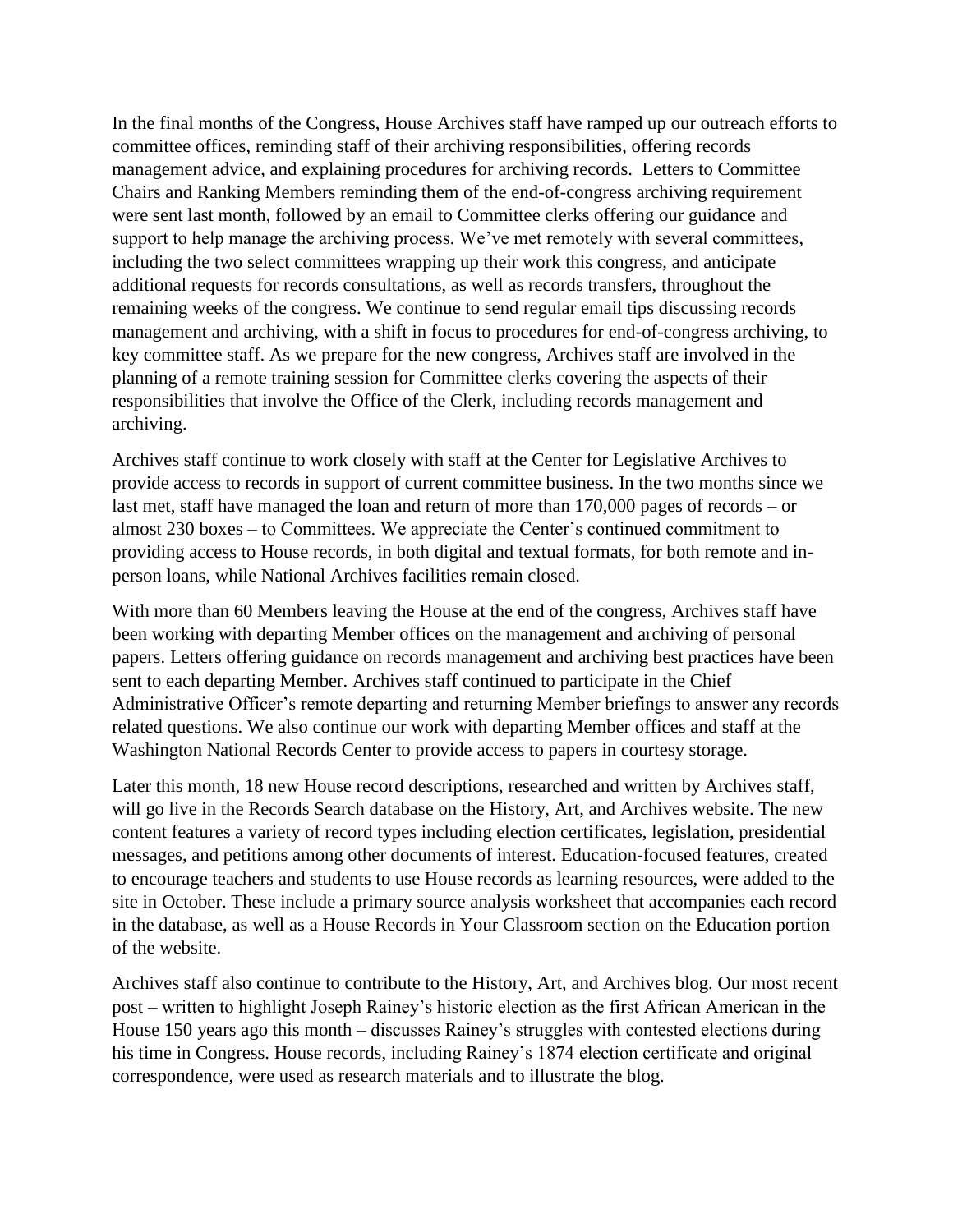I hope everyone continues to be healthy and safe and my best wishes to you all for the holidays. I'm happy to answer any questions the Advisory Committee may have or to provide additional information on the work we've been doing. Thanks for your time.

## **KAREN PAUL:**

The Senate Archivists have continued teleworking since our September meeting and have been carrying out most of our archival functions by communicating via email and Skype. A significant step forward was taken a month ago when we were allowed to resume transferring both electronic and paper records to the Center for Legislative Archives. Deputy Archivist Elisabeth Butler Seelinger has been keeping on-site office hours one day a week in order to oversee this work and she will give her report following this one.

## **Closing Senate Offices**

We are continuing to work with the four offices of senators who are retiring as they select records for preservation in their designated archival repositories and have commenced work with Senator Harris's office.

Following the election, we began work with the three offices of Senators who were defeated. While none of the three are electing to preserve their records of service in an archive immediately, all are working with us to implement best practices for preserving their electronic records so that they will be available for donation at the appropriate time.

Our recommendations include: using a file extraction utility to move electronic records systems onto a hard drive; recording information about the systems on which the electronic records were created; running fixity and file format identification reports on the records using a tool such as Droid; creating directory lists to serve as a form of inventory of the records, and to include this information as metadata with the extracted records.

Further, if records are being held for a period of time rather than being transferred to a repository for ingest, we point out the dangers of software and hardware obsolescence and advise considering secure cloud storage; or if copying to external hard drives, making sure there are multiple copies geographically dispersed with regular integrity checks run on them.

## **Committee archiving**

Archiving committee records for the  $116<sup>th</sup>$  Congress has been front and center during the past two months. With three committee chairs retiring, we were anticipating substantial archiving needs for the Agriculture, Budget, and HELP committees both for electronic and paper records. With pandemic conditions continuing, we wanted to ensure that the process would go as smoothly as possible.

To do this, we met via Skype with 21 committees including chief clerks, systems administrators, and archivists.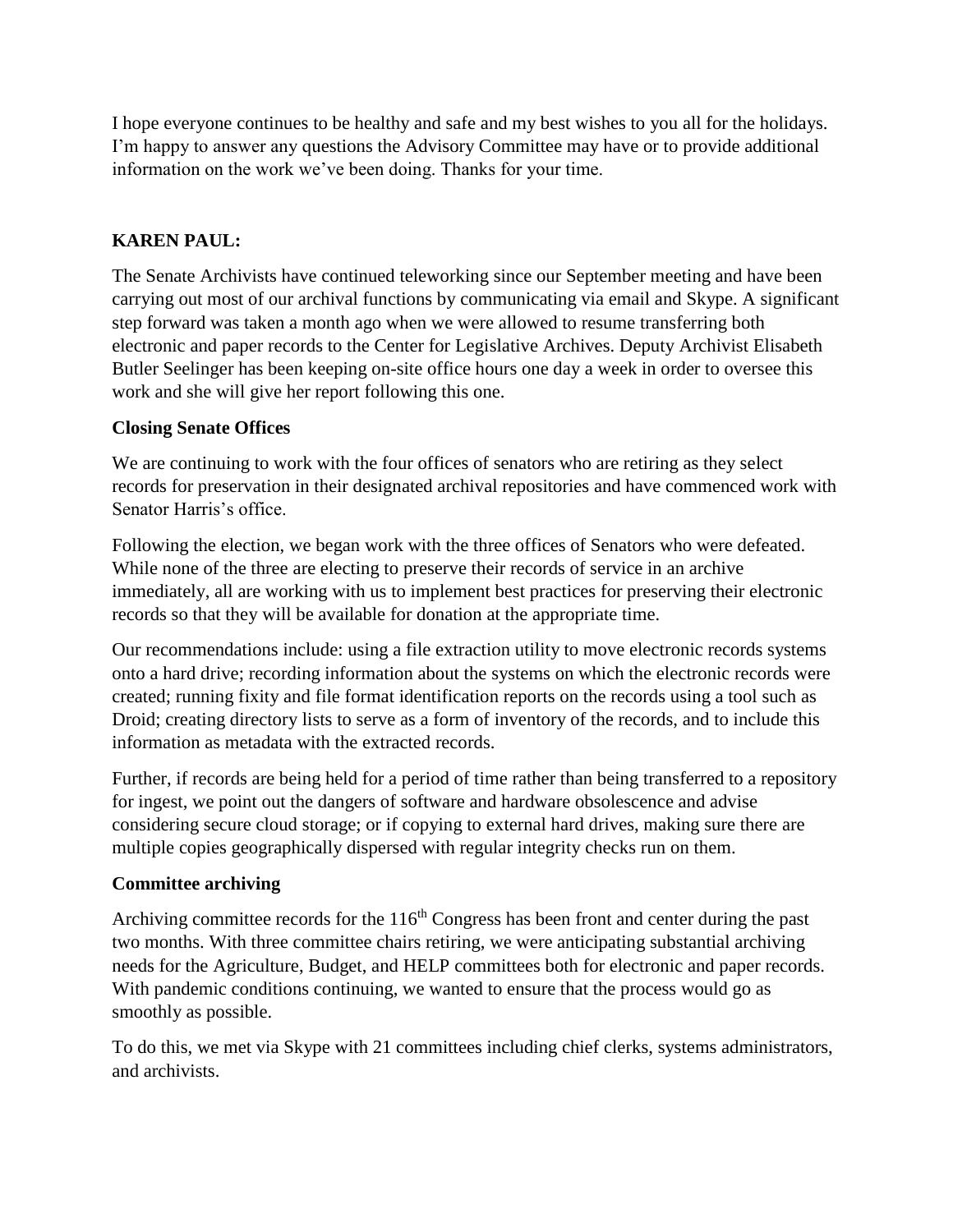Of particular interest in our conversations with committee staff was increasing our understanding of how staff are advised about their record-keeping responsibilities under Senate Rule XI and acquiring a description from the systems administrators as to how they capture and preserve digital content, including email for preservation. We also asked whether committees have a policy on staff use of text messages and whether business-related content that is created or modified in the telework environment is subsequently saved to committee networks.

We were most interested to learn whether teleworking has adversely impacted a committee's normal recordkeeping routines. We were pleased that many committees reported that their recordkeeping has been strengthened because of increasing staff use of committee email and Skype meetings which are preserved.

Our meetings also allowed us to gage committee use of Teams/One Drive, recently deployed in the Senate. Because there are questions about the mechanisms of preserving content within this system, we discovered that, by and large, committees were taking their time to evaluate all aspects of this tool before widely adopting it. We also learned that committees will need to create and enforce firm policy on managing this content. The risk is loss of significant documentation if work product is not extracted and properly archived. Deputy Archivists Elisabeth Butler and Alison White are participating in Sergeant at Arms IT planning meetings to monitor developments and are encouraged that solutions to these concerns will be forthcoming.

A final focus of our meetings was to remind committees to archive their social media accounts and to provide committee staff with the most recent information from the two vendors licensed with the Senate to perform this work.

As we always do at the end of each Congress, we asked committee staff to rate themselves on a scale of 1 to 5, with 5 being the highest score, as to their success with preserving the committee's historical records. We are pleased to report that we had more "5s" this year that we have ever had.

I now invite Deputy Archivist Elisabeth Seelinger to give her report on Committee archiving and accessioning.

## **ELISABETH SEELINGER:**

Archiving committee records has always been a core responsibility under 44 USC 2118, and we are pleased to report that, despite the disruptions of the pandemic, we have kept it going. We're also delighted that, as of October, the Center for Legislative Archives has started to accept new accessions and returns of loans. So for the year we have archived 291 new accessions, 480 cubic feet, from around 13 different committees, and are still scheduling additional transfers as committees prepare for the new Congress. Loan requests to committees have been processed throughout this period of closure, of course, and this year we have completed 84 loans, 412 boxes (206 cubic feet) of textual records. Because of the resumption of new transfers, we were also able to transfer an additional (estimated) 2.72 TB of electronic records, in 41 accessions, from 6 different committees.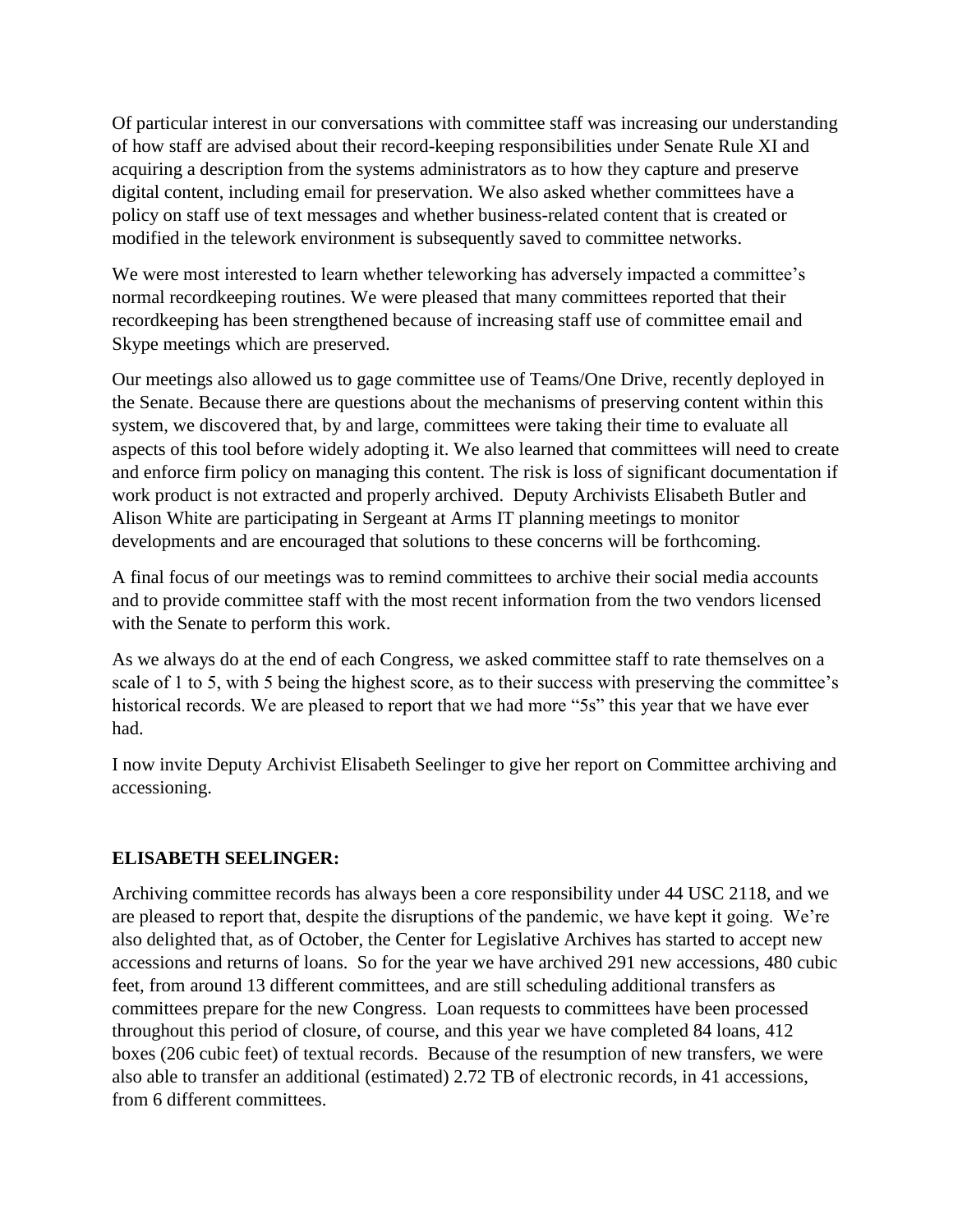I am completing the accessioning of committee non-current electronic records for the 115<sup>th</sup> Congress. We have urged committee archivists to continue to process and accession electronic records and acquire drives to hold the accumulated accessions awaiting transfer, which is a slight change from our usual procedures. Some of our archivists have said that teleworking has allowed them to really tackle their electronic backlogs, and we have received a steady influx of paperwork as a result!

The pandemic has changed transfer procedures and the schedules of everyone with whom we work. Pickups and returns now occur at the Senate's loading dock and there are limits on numbers of boxes that we can send at one time. Because there is always an ongoing need to archive records, I have returned to the office once a week for onsite assistance to Senate offices. That was especially the case during the recent Supreme Court nomination when the Judiciary Committee Republicans were in-between archivists and called on us to quickly identify and oversee the return of large number of records. We have also helped the Rules Committee archivist to find past records for the Joint Congressional Committee on Inaugural Ceremonies as it prepares for the inauguration. I've found that picking up and moving boxes, showing staff the location of the loading dock, providing box labels, and doing basic training of staff assistants has allowed me to get to know committee staff I usually wouldn't see regularly.

We continue to respond to reference requests and questions about specific issues from offices. The remote access requirements due to the pandemic has made us more mindful of the need for the electronic conversion of our transfer files (which we started scanning last year), though I've been surprised by how much we do have access to while teleworking!

I want to end with our gratitude to the Center staff who have consistently gone above and beyond to fulfill loan and pick up requests. This quick and courteous service has certainly made an impression on committee staff! This will be especially important as we anticipate an increase in loans and records moves with a new presidential administration and whatever committee changes may come.

## **RICHARD HUNT**:

Looking back to review the year, we can see that the COVID-19 pandemic had adverse effects on accessioning of textual and electronic records, onsite reference, and exhibition of original House and Senate records.

On the brighter side, we were able to maintain congressional loan services to support the current business of Congress, increased our quantity and quality of records description, improved our web site and added helpful information in blog posts to assist researchers, increased our outreach to teachers across the country, and continued to provide guidance and support to the CVC exhibit renovation project.

Center is also continuing its work with Internet Archive on the capture of all house.gov and senate.gov web sites for the biennial congressional web harvest. This congressional Web harvest includes all member, committee, and organization websites that are hosted by the House and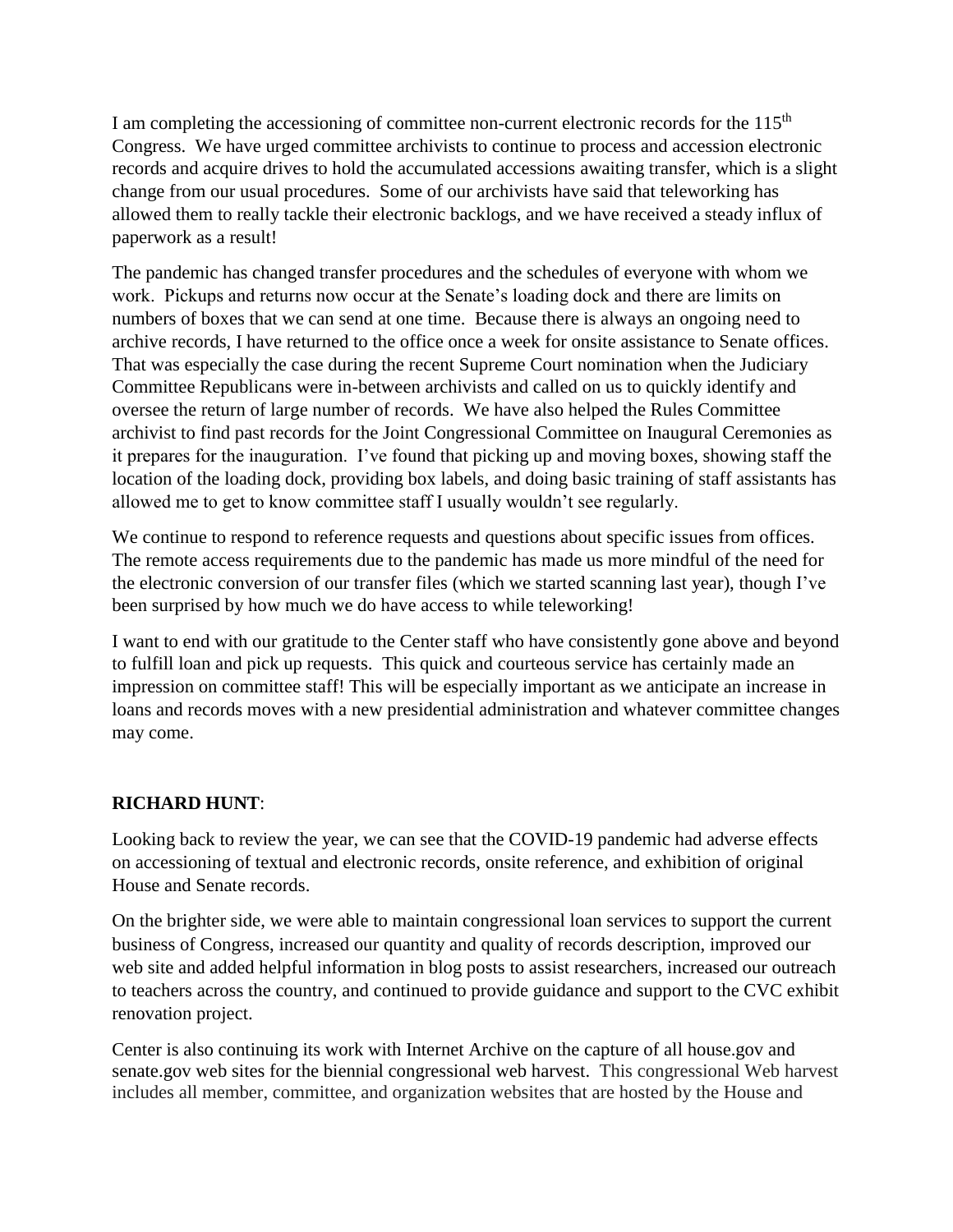Senate. Content is harvested during the last few months of each Congress, typically from mid-September to late December or early January. Center staff is currently conducting quality review of the harvest and providing feedback to the Internet Archive to target selected sites in ongoing crawls.

Currently online is web harvest content from the  $106<sup>th</sup>$  Congress through the  $115<sup>th</sup>$  Congress, covering the period from 2006 – 2018, representing over 120 TBs of data. Web harvest for the 115th Congress alone yielded 61 TBs.

This valuable collection captures a broad snapshot of the congressional landscape and comparative data on committee activities, including legislation, nominations, hearings, and oversight, as well as data on individual members. Researchers have used it frequently to study committees, legislative histories, and hearing testimony and content from individual congresses and across congresses over time.

Content from the 116th Congress web harvest will be available at webharvest.gov in late February or early March of 2021.

I think this is an appropriate time to look ahead to the new calendar year:

## **Accessioning**:

From conversations with the House and Senate Archivists, we are aware that there are records in the pipeline awaiting transfer, and we anticipate a high volume of accessions from the Senate and House in 2021. We began to accept accessions in November, and our ability to continue accessioning activity will depend on conditions on the ground and whether or not the COVID-19 situation escalates and requires building closures and the cessation of transfers. The availability and distribution of a vaccine will also affect the situation and our ability to work onsite.

## **Reference**:

The reference team will continue to train and introduce our newest staff member to legislative reference during the telework period. She will also take part in the agency's Archivist Development Program to receive additional training.

We will also prepare and plan for the eventual reopening of the research rooms and onsite research, the date of which is yet to be determined. However, the continued research interest in House and Senate records, as well as those of legislative branch agencies and commissions, and ongoing communications with regular and new researchers, leads us to believe that there will be an increased demand for records when the research rooms open. 2021 also marks the  $20<sup>th</sup>$ anniversary of the 9/11 attack, and we expect increased demand from documentarians and other media production companies for access to the 9/11 Commission records, especially for audio and video records.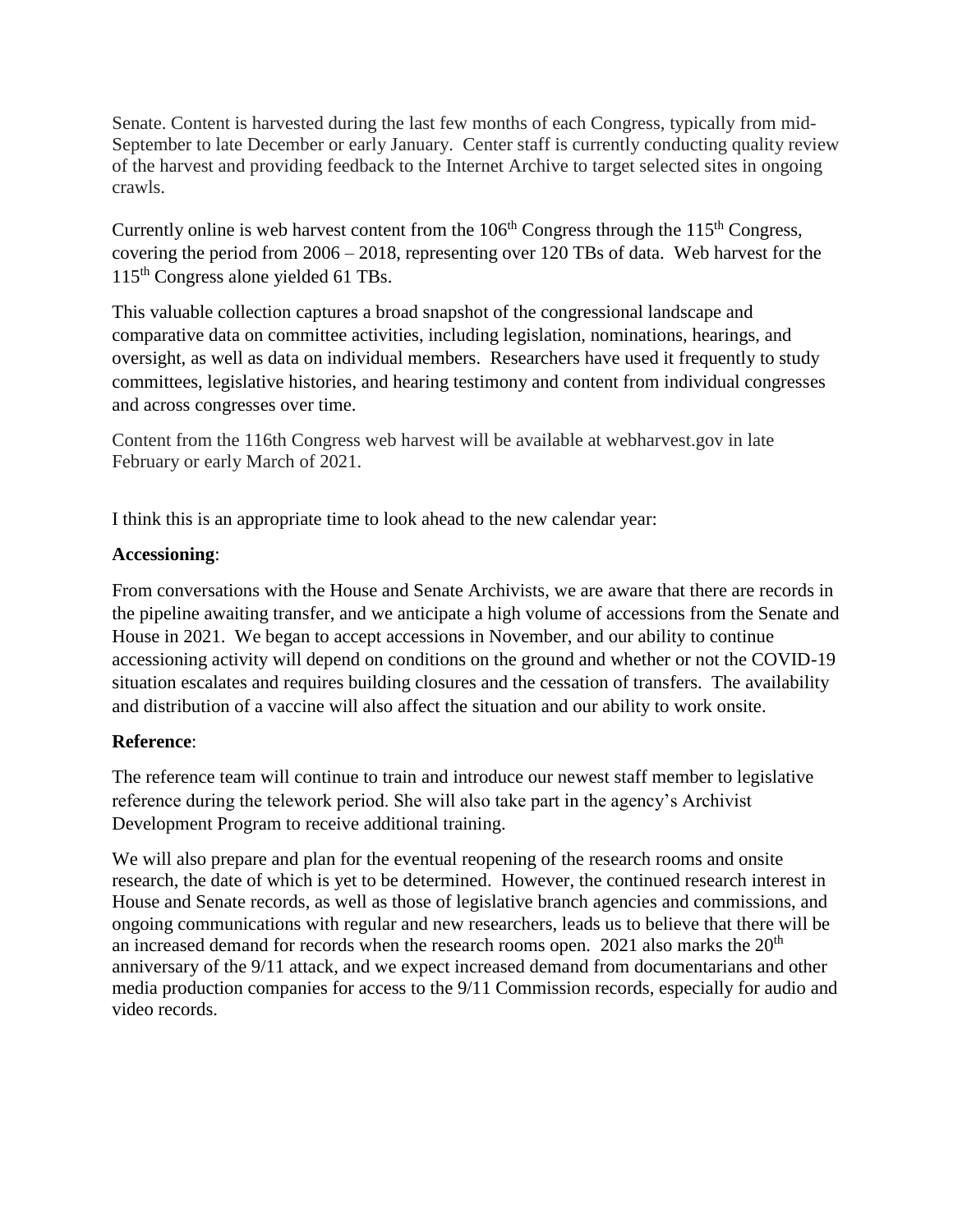## **Description**:

Staff will continue work on the authority description project, focusing on the creation of name authority records for committee chairmen. They will convert legacy finding aids of select committees for upload to the Catalog, and create item level description of exhibit items, documents on the Center's website, and the Richard Fenno oral history interview notes for entry into the Catalog. They will also continue to prepare for Archivist Toolkit migration, developing requirements and doing data clean-up.

When we enter Phase III of the reopening plan, we will tackle description of the records of the  $99<sup>th</sup>$  Senate for the LEAD project, adding to the already completed description of the  $99<sup>th</sup>$  House records.

#### **Educational Outreach**:

On the education front, we will continue to focus on supporting teachers with new online resources and additional opportunities for training, although there is continued uncertainty facing teachers and school districts in the months ahead.

We plan to continue offering webinars through our existing partners in Texas, West Virginia, and Illinois. Charlie Flanagan is participating in a Humanities Texas workshop tomorrow on the Cold War, and he will also be reaching out to Oklahoma teachers in a series of three webinars scheduled in January, sponsored by the Sumners Foundation.

We will also post two new educational resources in the coming months. One is a new set of lesson plans on women's political initiatives, *In their Own Words: Women's Petitions to Congress 1830 – 1971*. This lesson engages students in analyzing petitions sent by women to Congress across five broad eras. Studying these primary sources will enable students to gain an understanding of the history of women's political organization and advocacy. They will come to know how women lobbied Congress on topics such as the abolition of slavery, extending suffrage, ending Child Labor, ratifying the  $19<sup>th</sup>$  Amendment, and passing the joint resolution for an Equal Rights Amendment.

The second is a new eBook on the origins of the second party system in America, entitled: *The Two-Party System: A Revolution in American Politics, 1824 – 1840, which presents a middle*school level narrative of the development of parties in Jacksonian America, accompanied by a set of documents and learning activities that engage students in analyzing and discussing this important political change.

I will close by reading a testimonial to Charlie's good work we received last week from the executive director of Humanities Texas: "Thank you for serving on the faculty of the Shaping of the American Republic online webinar series. As ever, the teachers' evaluations of your presentation were overwhelmingly positive. Many participants emphasized that it will not only help improve student learning and engagement, but also increase their confidence in teaching the subject."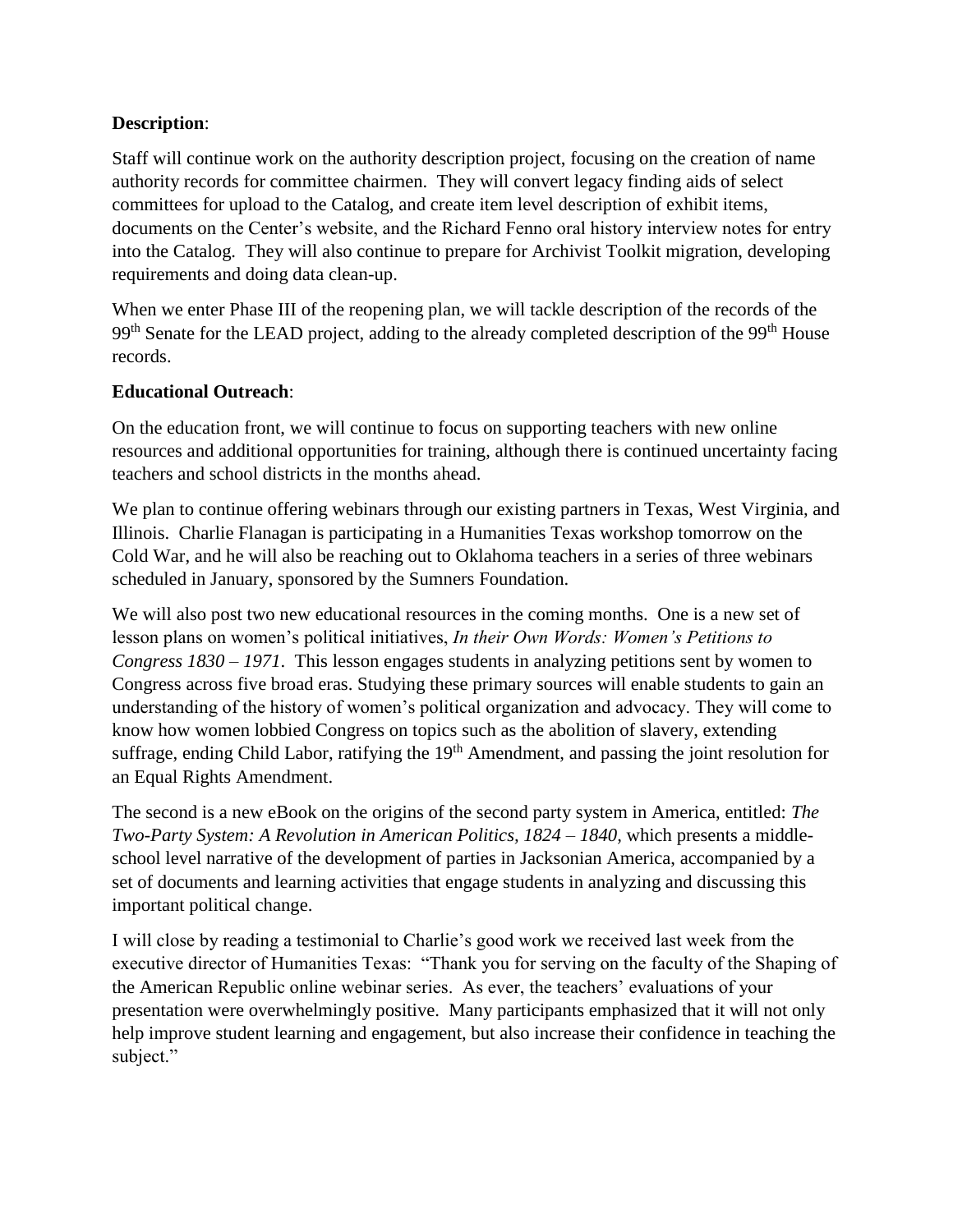Reports from the Field

## **DENISE HIBAY:**

First, I would like to say that it's been an honor to serve on the committee for the  $116<sup>th</sup>$  Congress and to learn more about all the work that you do, at NARA, the Center for Legislative History as well as the work of the House and Senate archivists to capture and preserve these important American documents. And thank you for this opportunity to share some remarks about NYPL's experience during these past nine months.

I think many of you know that the two stone lions that sit in front of the Library facing Fifth Avenue are named Patience and Fortitude. I think we can all agree that these qualities have served many of us over these past months and will be necessary as we continue to move forward into 2021.

## Introduction to Recovery Plan

All 92 NYPL locations closed on March 13, and shortly thereafter, we began working with an outside health and safety consultant, Airtek, to develop a *"Framework for Recovery"* to arrive at a phased plan for the restoration of Library services. Our phases were aligned with New York State's phases. From March until June, only essential security and facilities staff were able to be onsite. We transitioned to phase Zero in early July, when staff were able to return, but only in limited numbers due to NYS limits on building capacity. The majority of staff who returned were those who were preparing sites for new Phase One services and also those working on projects or with onsite collections.

The first service to launch over the summer was Grab-and-Go borrowing at 8 branch locations; we've since expanded that service to 50 locations. Perhaps many of your local public libraries offer such a service. Grab-and-go is a safe and socially distant checkout and return service that allows patrons to pick up requested materials and return items at the open locations while maintaining a safe distance from each other and staff.

However, the Research Libraries remained closed to the public in Phase One while we prepared to launch our new Scan and Deliver service and also to prepare for Phase 2 services, which would allow researchers to return onsite in limited numbers and then only by appointment. [The biggest lift for Phase 2 prep was licensing and implementing LibCal, an appointment reservation and calendaring system.] All sites, including the Research Libraries, moved into Phase 2 in mid-November, only to pull back to Phase One within days after cases began to spike in the City. Sadly, we had already scheduled 179 appointments for returning researchers, which we had to cancel. Again, due to the rising cases in the city, we are also preparing contingency plans in case we suddenly have to move back to Phase Zero.

## Scan & Deliver:

Normally, putting a service like this in place would have taken at least a year of planning and development work, but we were able to buy new equipment, somehow accelerating the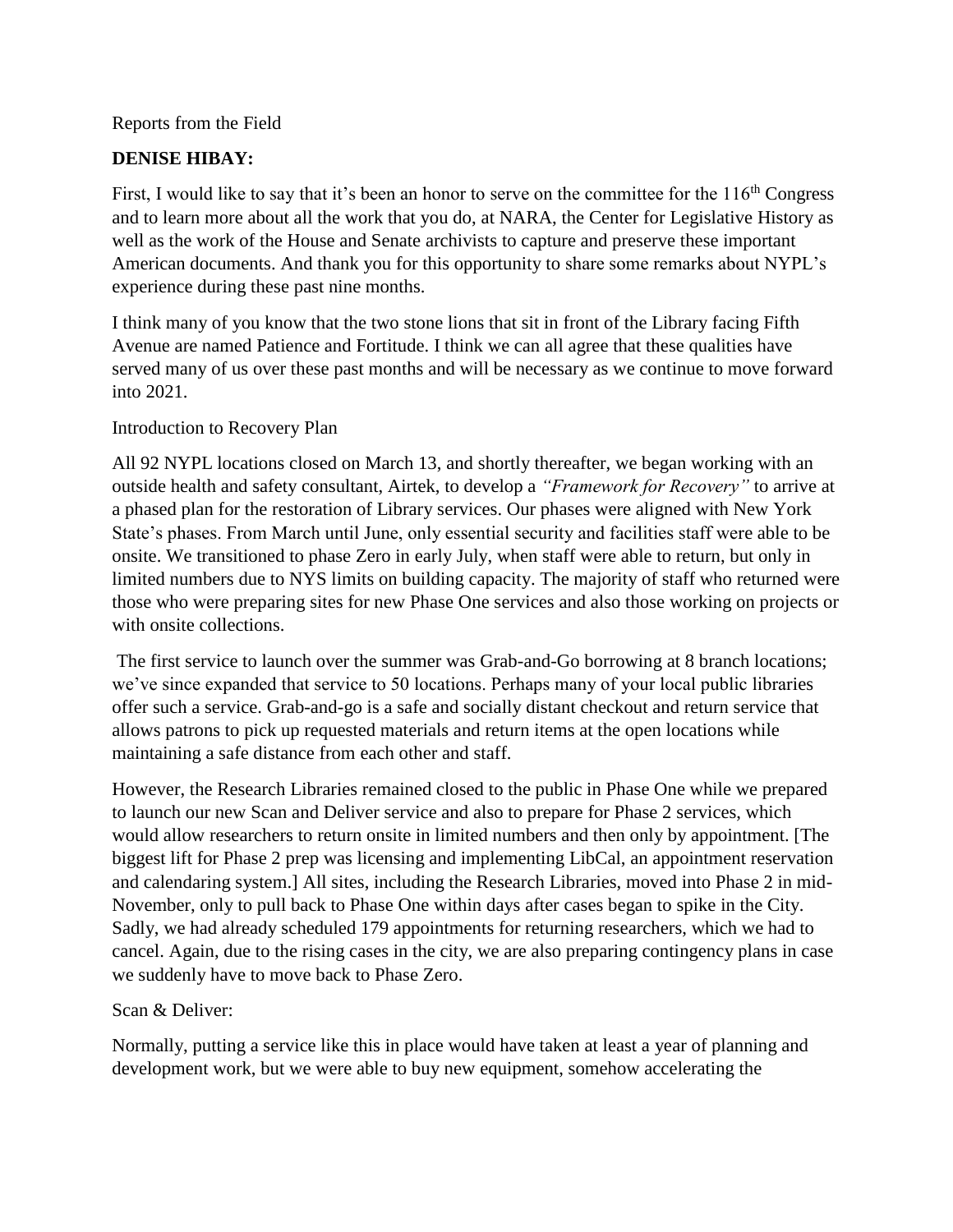procurement process, develop new workflows and create links between software and the catalog in a record time of four months.

This service provides free scans from onsite general and special collections, though the process for making those requests is slightly different. Patrons can request a scan of general collection material directly via a request button in the catalog, while special collections are requested at the division level. We also provide this service from ReCAP, our offsite location. Since launching on August 30, we've received more than 1,500 requests. Since June, ReCAP has provided over 4,000 NYPL patrons with scans.

## Pandemic Diaries:

Collecting is core to the Research Libraries mission, so early on, in March, we began to think strategically about how to collect the primary sources that are being generated now in order to support researchers, scholars, students, teachers, journalists, and citizens who seek to understand the COVID-19 pandemic in the years and decades to come. We launched an oral history project, an example of born-digital material.

- We developed a simple process that takes 30 minutes for individuals to record and upload an audio file from start to finish. We discovered that video was more complicated and would have taken up much more storage space, though we hope to explore this in a targeted way in a new phase.
- The submitter of the audio file also fills out a submission form which provides various rich metadata tags and they can also record in languages other than English. For example, the subject tags include a wide range of topics from Black Lives Matter, Education, Essential Workers, Memorials and Lives Lost, to Politics and Restaurants and Food. These tags will provide some form of access prior to fuller processing and description, which may not come for some time. Curators are also doing targeted outreach to elicit stories from specific groups or neighborhoods. For example, with Latino community leaders in the Bronx, or with essential workers and food suppliers on the World Central Kitchen team, the hunger and food insecurity initiative of chef Jose Andres.

## Programming and Outreach:

As many of you have already mentioned, all of our public programming and outreach initiatives had to move online. I will highlight just a couple.

Doc Chat is a weekly series of 30-minute episodes aimed at educators that pairs an NYPL curator or specialist with a scholar at an external institution to discuss innovative and adaptable ways to use the Library's digital resources in different kinds of classroom settings.

- The focus is not on teaching people to search for materials, but to highlight individual documents or pairings and to analyze them.
- Through these lively exchanges, educators, researchers, students, and primary source lovers learn how to access, interpret, and use the Library's rich collections.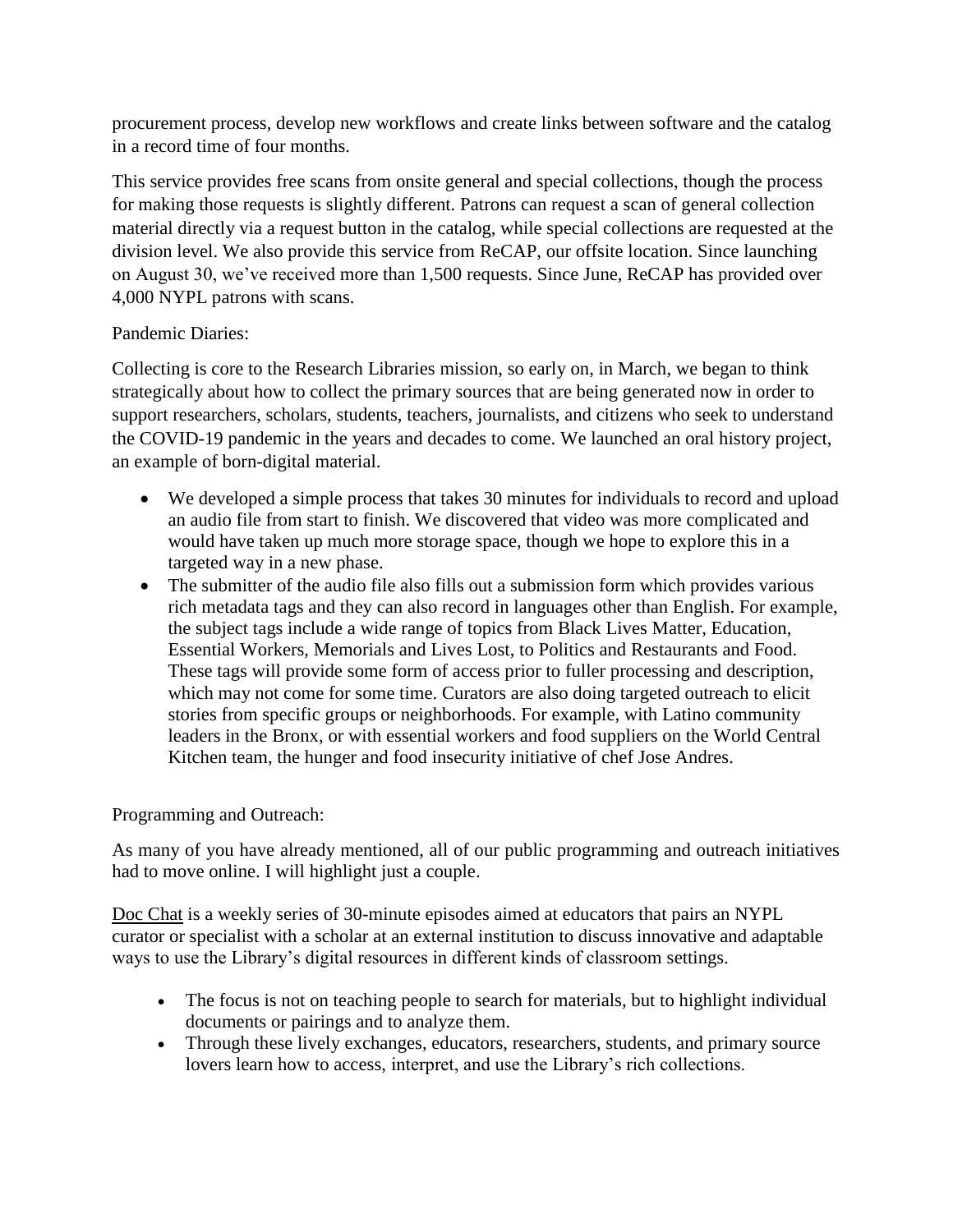A few examples include:

- o Discussion of [an anti-slavery illustration](https://digitalcollections.nypl.org/items/510d47da-7642-a3d9-e040-e00a18064a99) and what it can tell us about the racial politics of abolitionism;
- o An oral history from the Library's American Jewish Committee's Oral History Collection, an essential primary source documenting the horrors of the Holocaust experience and the strength of spiritual resistance, as well as how Holocaust survivors adjusted to American life;
- o A conversation between NYPL's History Curator, Julie Golia and Zaheer Ali, Malcolm X scholar and History Editor at Sapelo Square, in which they examined Malcolm X's [handwritten notes](https://digitalcollections.nypl.org/items/7e7481f0-37e2-0134-a1da-00505686a51c) for "The Ballot or the Bullet," one of his most iconic speeches, and discussed the evolution of Malcolm's oratory and beliefs.

Work/Cited, is a new program series that showcases the latest scholarship supported by the rich collections of NYPL with a behind-the-scenes look at how the finished product was inspired, researched, and created. These events are open to the general public, so if you have time and interest, please explore on our website. The next Work/Cited is taking place this week on Wednesday afternoon at 1pm. In this session, art historian Svetlana Alpers, author of the recently published *Walker Evans: Starting from Scratch*, will discuss how the great American artist came to develop his eye, as well as the influential encounters Evans had as a young artist at NYPL.

Other new initiatives moving forward:

Like many of your institutions, other business and activities behind the scenes have continued. We improved our website and research catalog; we updated mobile apps [to use the catalog] and our e-book app, SimplyE. Staff wrote blogs and prepared LibGuides. In addition, we launched a project to implement Aeon, a software to manage transactions and use of special collections. We are advancing our shared collection project with ReCAP partners, which is currently in a technical phase to refactor software to integrate a portion of Harvard's collection. We are also moving forward on construction to optimize one of our special collection storage vaults. And while we did not make tremendous progress on digitization during closure, there was some activity when staff returned. Going forward, to align with our key objectives on diversity, we will prioritize digitizing material from the Schomburg Center as well as other diverse collection material.

Behind the Scenes, by the numbers:

These numbers do not compare to the numbers that Richard cited earlier, but they do demonstrate the resourcefulness and dedication of staff and archivists who found ways to work constructively from home, especially on digital and AMI archival collections. However, even though some progress was made during these past months, we definitely lost momentum that we will never be able to make up. Instead our backlogs will grow a little larger.

New collections in *ArchivesSpace* -- (69 since 10/12/2020)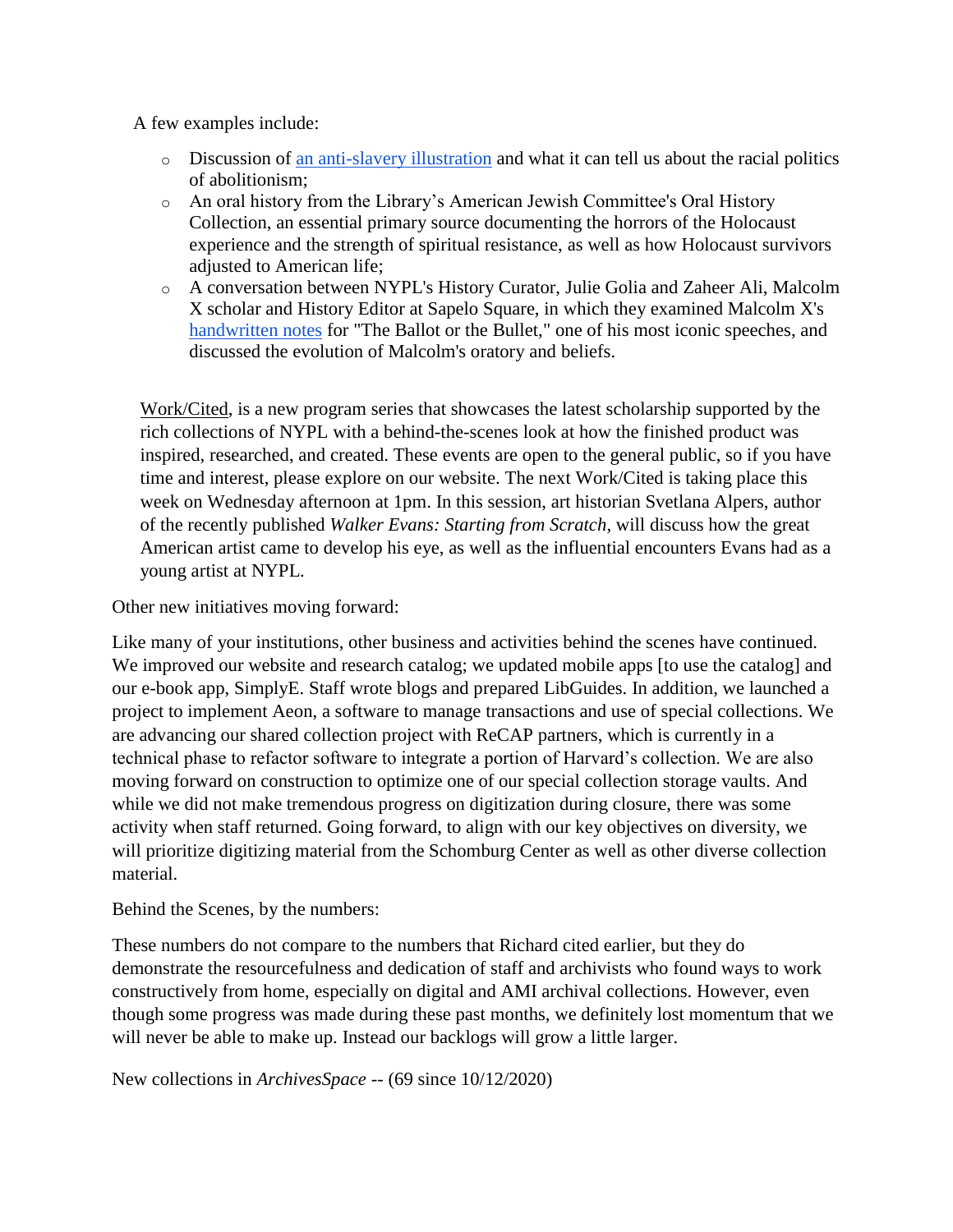AMI items added to *ArchivesSpace* -- 669 (26,602 since closing)

Components added to *ArchivesSpace* -- 414 (17,220 since closing)

Catalog records linked to digitized AMI -- (660 total)

Digital images with updated metadata -- (4239 since closing)

AMI items inventoried -- 168 (11,549 since return to the Library Services Center)

Some other numbers that demonstrate the impact of the Library during these months:

- We had 4.7 million e-book checkouts
- Over 26,000 reference and online consultations
- Over 400,000 unique users of our databases, who downloaded 1.8 million items

Thank you and I would be happy to answer any questions you may have.

## **DEBORAH SKAGGS:**

Thank you for this opportunity to report on selected activities of the McConnell Center and the McConnell Chao Archives during the COVID-19 pandemic.

We have new committee members since I reported on the McConnell Center so I will provide brief information about the programs and how they have been affected by the pandemic.

University of Louisville officials and alumnus McConnell established the non-partisan McConnell Center in 1991 initially to identify, select, and nurture undergraduate students from Kentucky with demonstrated leadership interests and potential. They participate in an enhanced academic experience focusing on the foundations of leadership and political and social thought in America. The program is limited to 10 new students, called McConnell Scholars on campus, per year, who receive a four-year renewal scholarship to the University of Louisville, international and domestic travel educational opportunities, and occasions to meet and engage with prominent national, state, and local leaders.

Leader McConnell's role in the center, in addition to initially raising an endowment to support its programs and scholarships, involves helping the center attract the most outstanding leaders in the nation to speak to the students, university community, and the public. He also gives generously of his time to meet informally with the McConnell Scholars several times a year. Of course, he has not met with the students since March. He, however, plays no role in the governance of the center, its programs, nor in the selection of students.

COVID protocols established by the state and the university have had a significant impact on the scholars programming. Since March McConnell Scholars have moved from hybrid seminar-like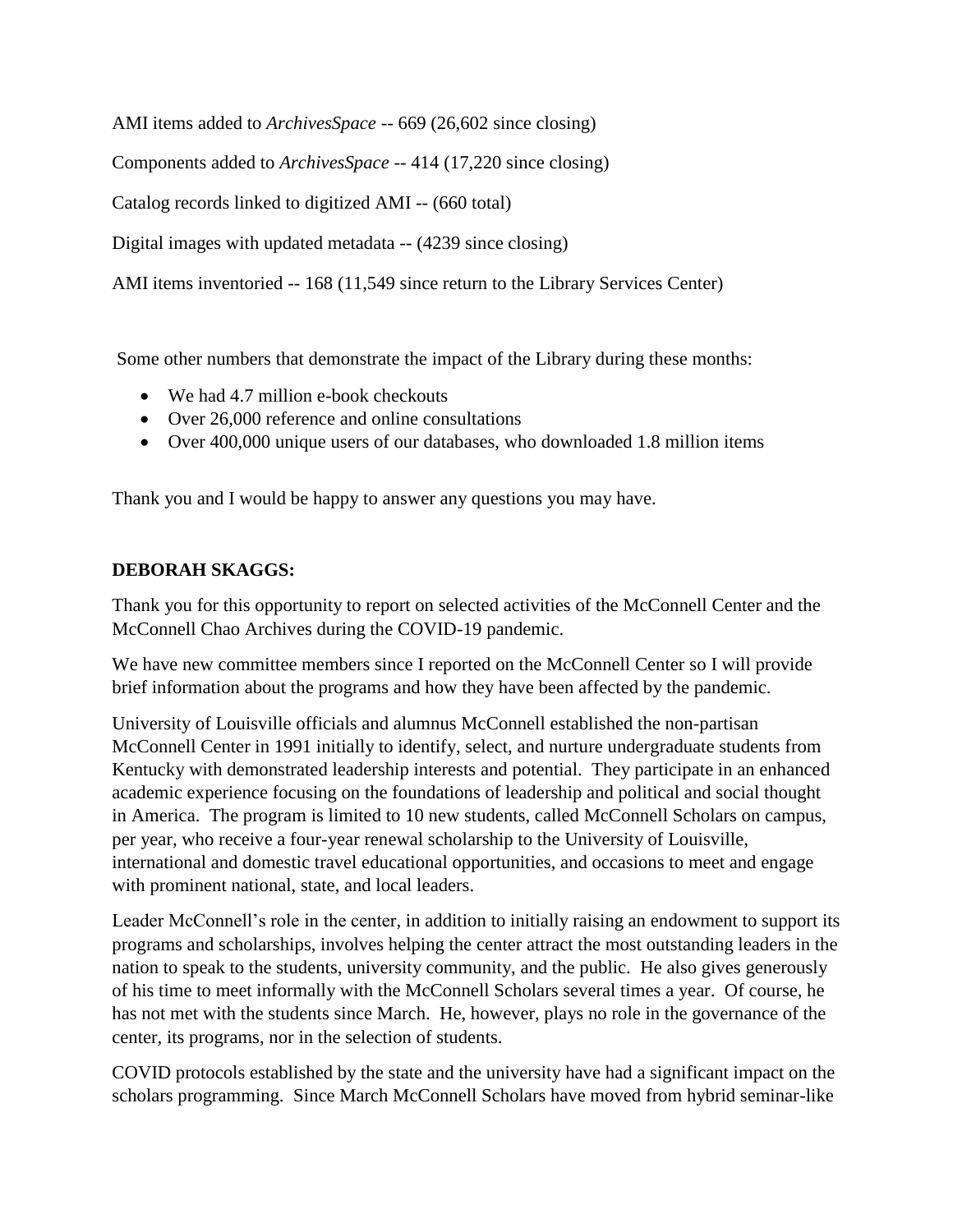sessions to all virtual. In addition, achieving required service hours has been difficult. The social impact has been disconcerting and distressing.

Over the past almost thirty years, the McConnell Center programs have increased to include

- a Public Lecture Series,
- Civics Education Program,
- Military Education Program,
- and the US Senator Mitch McConnell and US Secretary Elaine L. Chao Archives.

Through a variety of public lectures, seminars, panel discussions, and conferences, the McConnell Center brings influential political leaders, business executives, and accomplished scholars to the University of Louisville where their insights and examples can serve the undergraduate McConnell Scholars, the campus community, and the state. In the past several years the Center streamed these in-person events. Again because of state and university regulations and guidelines, since March all these have been virtual. Specifically, the Summer Reading Series was conducted virtually in addition to two podcasts series.

Dr. Gary Gregg, the Center's Director, commented that prior to the virus, public registrations do not reflect the number of persons who attend the programs. In past years, the center found that public attendance is around 70 percent of registration while with virtual events the attendance has been 60 to 50 percent. When they can return to in-person events they will continue to provide a streaming option for broader outreach.

The Civics Education Program started in 2005 and provides educational programs for teachers, students (K-12 and college), and the general public focused on developing a knowledge of US history and fostering creative thinking about the possibilities and problems of citizenship in the  $21<sup>st</sup>$  century.

Unfortunately, civics educational programming for students and the general public has been cancelled during the pandemic. The teacher's program, however, continued virtually with webbased professional learning opportunities with supplementary podcasts and reading guides for classroom and personal development. In addition, during the past summer the center, observing virus protocols, held a weekend teacher's civics education program at Cumberland Falls State Park.

Since 2014 the Center has hosted the Strategic Broadening Seminar for the U. S. Army. This month-long residential leadership program is designed for mid-career soldiers to take part in discussions, lectures, and active-learning sessions with academic experts, local leaders, and the McConnell Scholars. The goal of the broadening seminar is to provide graduate-level immersion related to the US political order. With significant detailed planning and execution to satisfy state and university requirements, the program hosted 28 US Army participants, limited social gatherings, met virtually with guest speakers, and held in-person sessions socially distanced and with required masks at Shelby Hurst Campus to avoid the risk of contacts with the undergraduate population.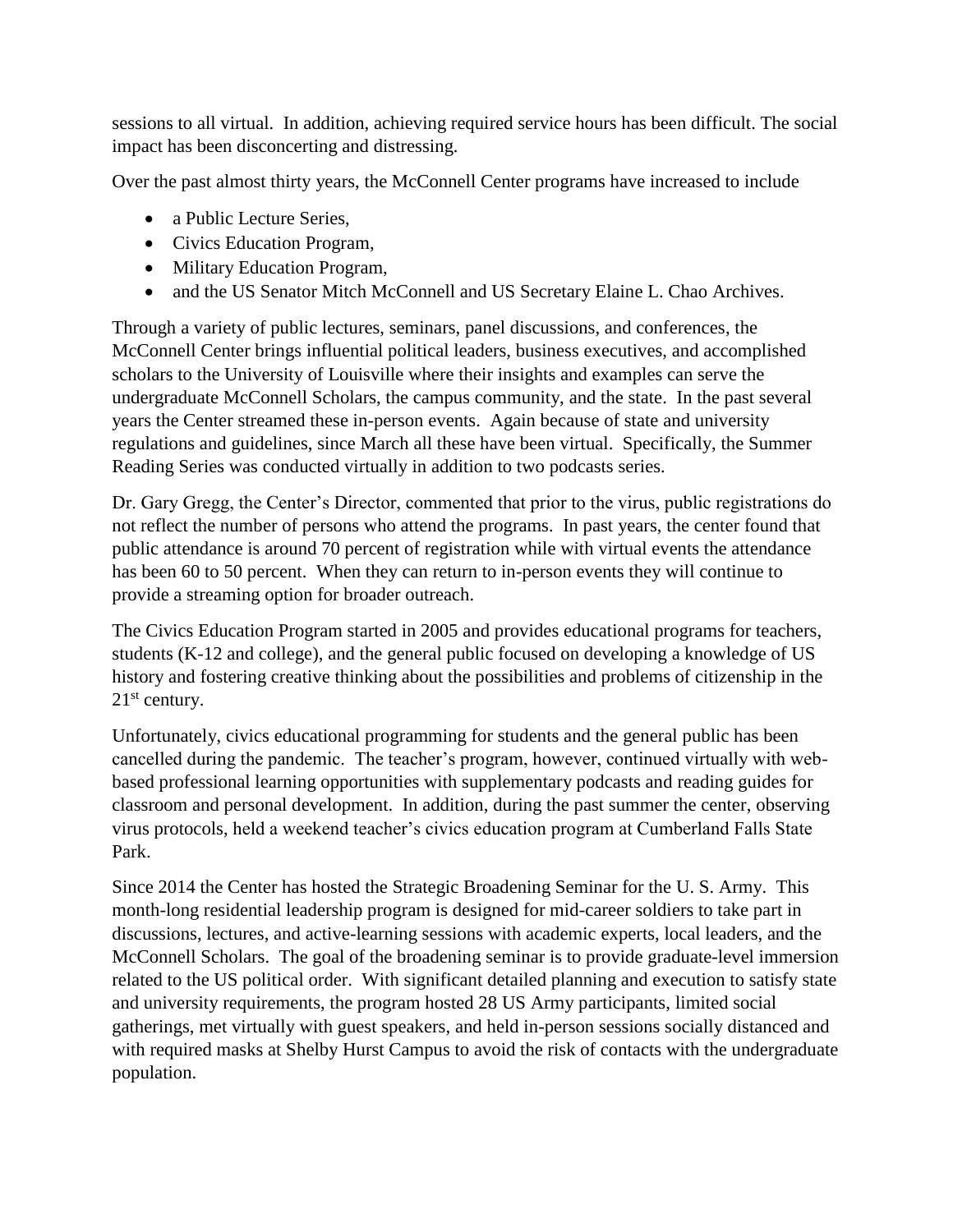The McConnell Chao Archives, which includes an exhibit on the life and careers of both Senator McConnell and Secretary Chao, opened in 2009. Because the university discouraged visitors and school groups on campus, Nan Mosher, archival associate, has not conduced tours of the exhibit and archives since March. University requirements have not had an impact on public research requests because neither archives at this time is open for research.

Nan Mosher has worked in the archives to conduct research requests from the Leader and his staff and the Secretary and her staff. She has also accepted records transfers.

Otherwise, she has worked remotely on three large digital projects. In addition to completing a months-long project working on Secretary Chao's born-digital records, she added all accession data from 2009 to the present to an Access database. This accession information recorded detailed preliminary inventory information.

The third project she completed involved taking the numerous McConnell news video clips on DVDs and copying the files to the archives secure drive. Many of these discs were displaying errors—reading as blank discs. Nan used software to extract the video files, then encode them as MP4. Now the archives holds secure digital news videos of the Senator from 1985 to the present.

Nan noted that she may have undertaken these project—eventually. The pandemic and working remotely provided time to immerse herself in these tedious projects and concentrate solely on them.

The use of technology has provided an effective vehicle to continue various programs and work processes during the pandemic; however, the health protocols, while necessary, have proved to be socially challenging.

## **SHERYL VOGT:**

#### Good Afternoon,

All 27 institutions of higher education in Georgia moved to remote work mid-March. University of Georgia students did not return from spring break to campuses until Fall Semester (a wise decision). Working remotely, with limited people on site, we provided faculty and students with digital copies from our holdings to complete the semester. From mid-June, we had a phased return to campus as we provided scans and prepared for hybrid classes and return of students in the fall. Mid-August, we re-opened, and fall semester has been fairly uneventful compared to other places. Students did not return after Thanksgiving break, but we are still open (with some of our staff still working remotely for social distancing). Spring '21 will follow Fall's guidelines.

March to August, we completed work on our Website redesign, clean-up of AT records, and move to ArchivesSpace.

After one of our biggest instructional years to date in 2019, we began this year strong with eight multi-session collaborations with undergraduate and graduate courses during the spring semester. In March when the University moved online, our instruction archivist redesigned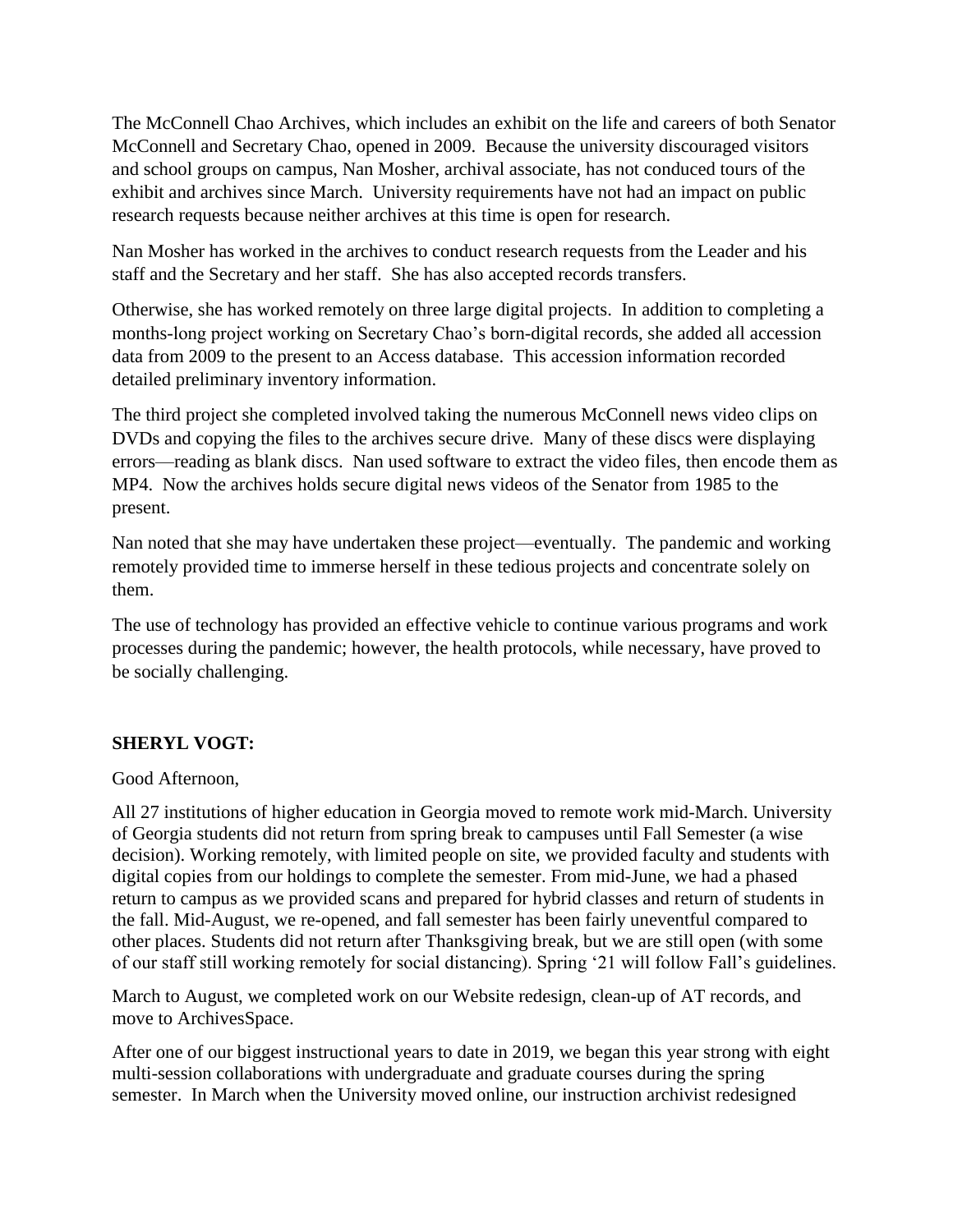portions of four of these courses to allow for virtual access to materials and online instruction before the end of the term.

She also leads the Special Collections Faculty Fellows Program and had to move its remaining instructional sessions online; ultimately, she had to re-design the whole course for this fiscal year.

Since the return in August, masks and social distancing are primary. To assist the custodial staff who are bearing the brunt of additional cleaning, we are carrying our personal trash to centrally located containers and sanitizing departmental personal and shared spaces, reading rooms, and galleries.

Manuscripts are quarantined between uses. New collections are isolated before being accessioned and shelved in the vault. Spaces to isolate materials have been set aside but can easily become traffic jams when any activity increases.

While we postponed pick-ups of some larger collections, we have brought in several small to moderate-sized donations and additions.

We have had socially-distanced class visits this fall, so that students could have significant, firsthand experience with original archival material.

In reference to Richard's report on reference use of collections, the Russell staff worked with a faculty Fellow to design a 3-session teaching module: anti-tobacco campaigns for an epidemiology course in the Population Health Department of the Veterinary Science School.

We also had a robustly planned year of public programming that had to be re-assessed, and resulted in postponed events, adjusted exhibit schedules, and transition to some virtual activities. Congress Week programming, some of our 2020 election events, and the Georgia Disability History Symposium were postponed until next year. Even so, Russell staff produced 4 exhibits, hosted 1 traveling exhibit, co-hosted a book event, held a virtual family day, and produced 4 virtual exhibit tours, and one zoom webinar.

The virtual tour for the traveling exhibit *Sign of the Times: The Great American Political Poster, 1844-2012* had an impressive response to the Face Book live gallery tour with 526 FB 'impressions" and over 100 tuned in live to watch; to date 544 have viewed the tour.

Our current exhibit, *Election of 1980: the Elephant in the Room,* opened with a live tour via FaceBook and had a virtual audience of just under 100, but the current viewing total is 436.

Our inaugural Food, Power and Politics lecturer was Dr. Marion Nestle. The program, designated a UGA Signature Lecture, was moved from March to November and became our first zoom webinar. Given Dr. Nestle's renown, our audience included a virtual audience from over a dozen states and 4 foreign countries.

Our experiences and the popularity of virtual programming will inform how we engage in the future.

Concern remains about enrollment and state revenues. Roughly 70% of University funding is from tuition, while 30% is from the state.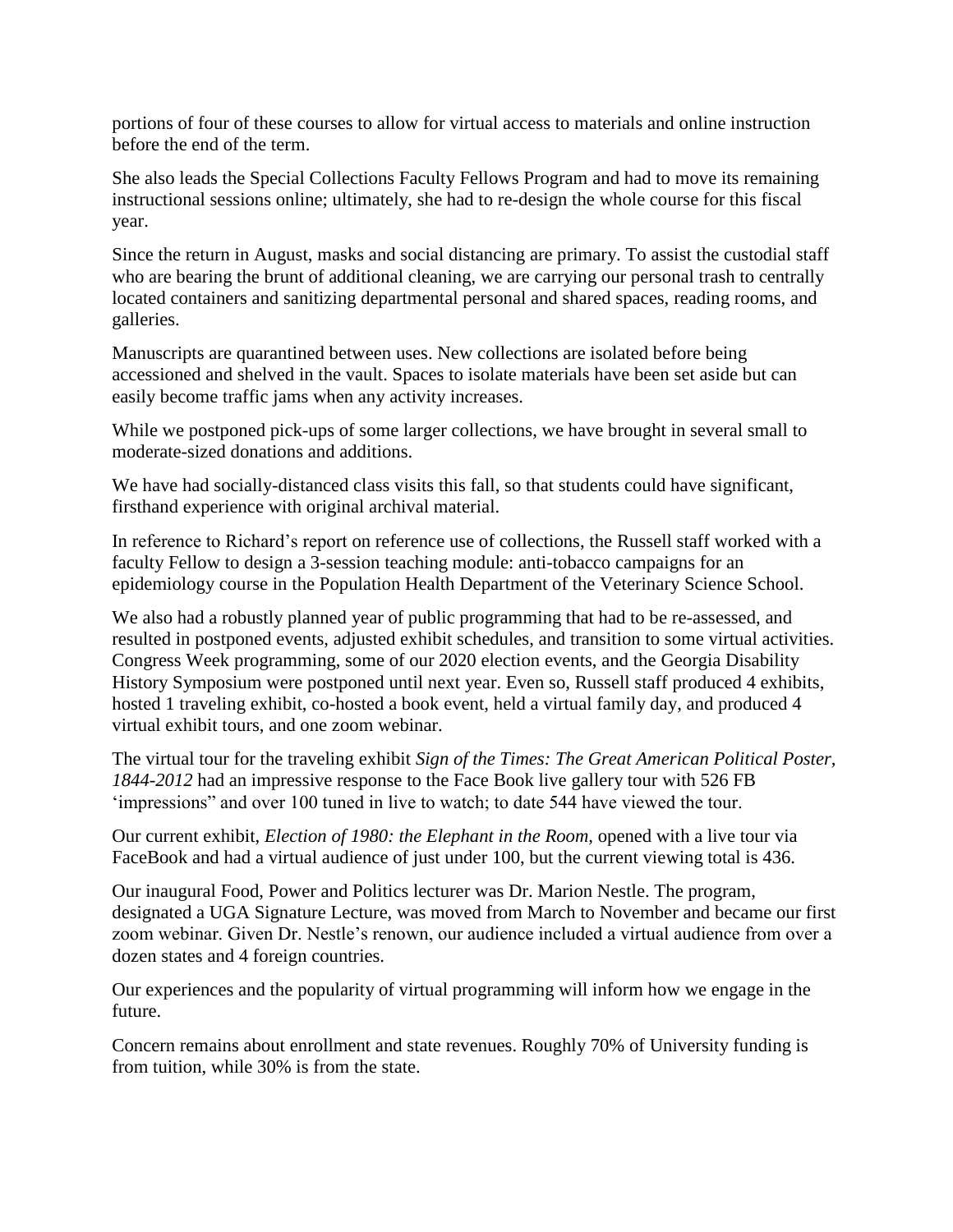The Libraries took a 10% budget cut in FY20 in operations/personnel and these cuts were made on the operations side by eliminating vacant positions and sharply reducing the student wage budget to avoid layoffs of permanent staff.

For the Russell Library, we have temporarily lost our Electronic Records position, but were able to retain our student workforce since our student positions are paid with private funding.

#### **DANNA BELL:**

This year's annual report of the Center for Learning Literacy and Engagement (CLLE), the section of the Library where our office is located, highlighted 2020 as the year of the pivot. I'm not sure that describes what the year of the pandemic has been like for our team. We may have been pivoting but we were doing it while simultaneously on a balance beam, holding a basket to catch all of the balls and other items sent our way. During the course of the year we changed our name and added to our mission, changed how we offered programming, completed an extensive overhaul of the Teachers Page, expanded our collaboration with partners and expanded our use of technology.

The senior administration for CLLE decided that there needed to be two divisions to handle different aspects of outreach. I am now part of the Professional Learning and Outreach Initiatives Office (PLOI). Our mission is to inform, inspire, and engage educators, librarians, early researchers, and literacy champions. We foster connections and support efforts across the Library to strengthen and unify outreach strategies that encourage the creative use of the Library's resources. And our efforts target mainly off-site audiences.

The other division is focused on Informal Learning opportunities, primarily for onsite student and family visitors. When the COVID-19 pandemic closed the nation's schools, CLLE responded immediately by leveraging our expertise in online outreach to create an intensive set of teacher webinars and a new series of informal Office Hours sessions that brought educators and general audiences together with experts from across the Library. By the end of September 2020, we'd created 63 online programs attended by 3,721 participants. The recordings and materials from these programs are available on the Teachers Page.

We also worked to increase interest from diverse audiences by exploring topics connected to socially relevant exhibition topics, newly released Library collections, historic anniversaries, and other issues being discussed in classrooms throughout the US. Some of these programs highlighted online resources from the Hispanic Division, including the renamed Palabra archives, the African and Middle Eastern Division's Omar Ibn Said collection, NLS resources for the blind and print disabled, and teaching strategies for meeting the needs of diverse learners. We were also approached by the Library's Congressional Relations Office and presented a number of online programs for members of Congress who wanted us to show resources their constituents could use in the classroom. Participants in these activities represented 98% of all congressional districts and hailed from all 50 states, the District of Columbia, and Puerto Rico.

PLOI completed a top-to-bottom renovation of the Teachers Page, offering new features, streamlined content, mobile-friendly design, and an easy-to-use structure. The revised site makes available more than 400 pages of educational resources, including activities that specifically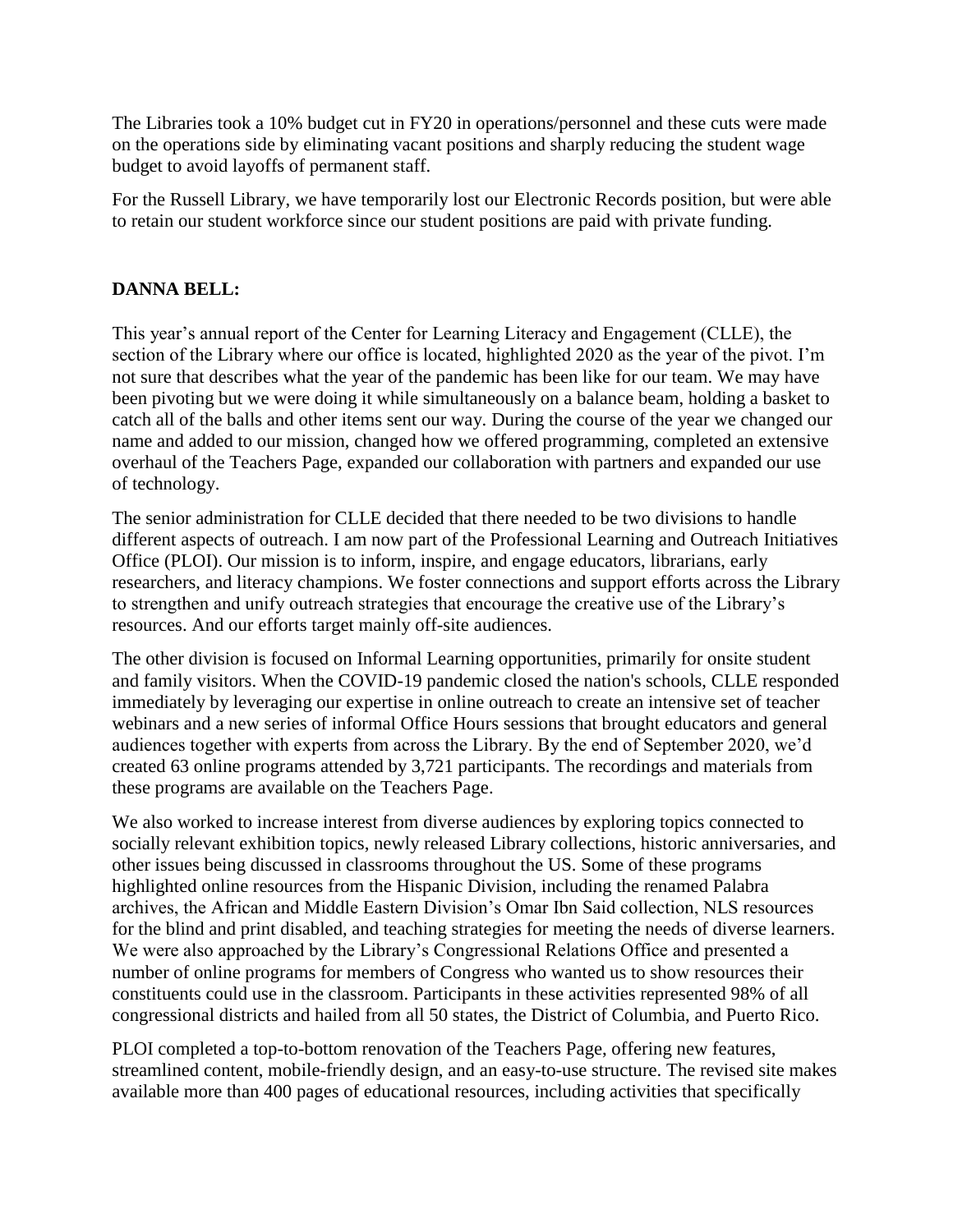support distance learning. The Teaching with the Library of Congress blog reached over 32,000 subscribers with 110 posts, and more than 35,000 followers via the @TeachingLC Twitter page. These posts and tweets provided teaching strategies, primary sources, and insights from staff and from experts across the Library, covering topics ranging from civil rights to STEM to roadside architecture. We are grateful for the congressional support we receive for our Teaching with Primary Sources grant program.

TPS-supported projects continued to bear fruit this past year, including the release of several new civics apps: *Civics: An American Musical*, developed by FableVision Games - *Journalism in Action,* developed by PBS NewsHour Extra - *Voices for Suffrage*, developed by Second Avenue Learning -and *KidCitizen*, developed by Muzzy Lane Software.

One other change to our service unit involves the Library's Literacy Awards. Our office now oversees the literacy awards program and in response to the great work literacy organizations were doing during the COVID-19 pandemic, the Literacy Awards staff swiftly revised its approach to the 2020 Literacy Awards Program. The \$150,000 2020 David M. Rubenstein prize, which is normally awarded to a single organization, was instead distributed as three \$50,000 2020 David M. Rubenstein Special Response Awards to meet the immediate needs of organizations facing COVID-19 impact who were offering new and unique programs to meet the needs of their constituents.

As mentioned earlier, the second new division, Informal Learning, connects kids, teens, and families to the collections and resources of the Library by developing programs, resources, and learning spaces that inspire them to use the Library for their own creative purposes. They have done quite a bit to meet the needs of students and their families The Engage Page (loc.gov/engage) was released in late-March. It served as a "one-stop shop" for resources, activities, and programming for adults, teens, and children suddenly removed from their normal activities outside the home. The page received more than 200,000 page visits in its first full month, owing largely to targeted promotion and exciting new program series from authors Dav Pilkey and Jason Reynolds. With the success of the Engage page, the Resources for Families (loc.gov/families) was also released in late-March. This page included fifteen new "activity kits" and printable activities. The page received over 16,000 page views, including 6,000+ webpage visits in the week leading up to the 20th National Book Festival. They have also developed three online student workshops that teachers can register their classes for. Informal Learning also released its own blog, Minerva's Kaleidoscope, which includes more collection based activities and tips for families visiting the National Book Festival. The blog had a total of 25,093 subscribers and 5,878 total visits in its first three months (July – September 2020), with 465 new subscribers in September.

#### GUENTER WAIBEL:

The California Digital Library, located at the University of California Office of the President, provides digital library services and infrastructure to all 10 UC campuses, and is a collaborative hub for the deeply shared library work in the UC

#### We **transitioned to remote work in March** relatively straightforward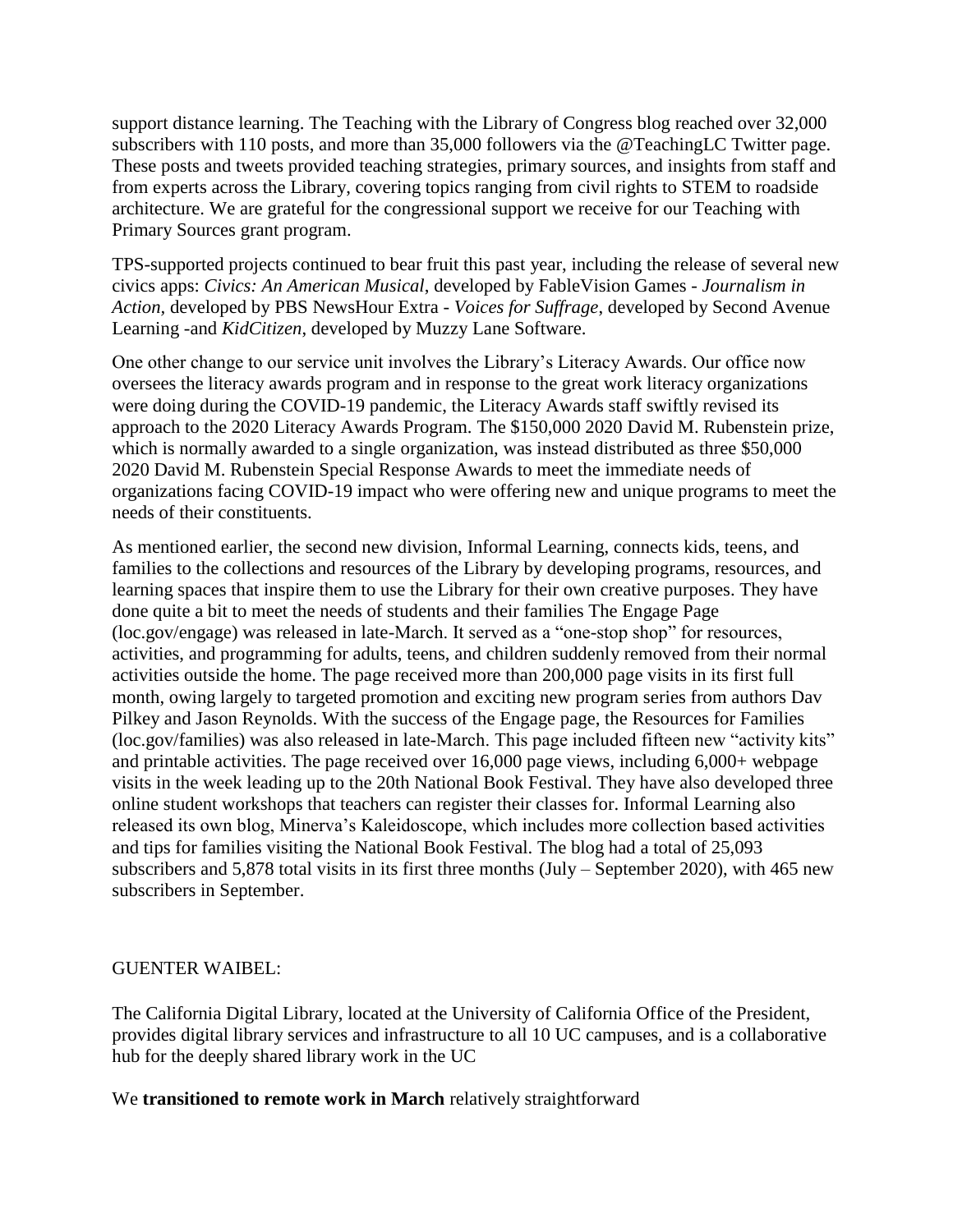- Not on a campus; no physical interactions with library patrons; it helped that we are a digital library
- Suffered, and continue to suffer, all the pangs and pains of remote work familiar to you: inadequate work spaces in homes, divided attention from kids homeschooling next to parents working
- Deeply grateful for the resilience and creativity of my staff in continuing the work

For the **libraries on the 10 UC campuses**, the story is a bit more complicated

- Our campus libraries are open in that they continue to provide services to their communities
- Physical buildings are predominantly closed, based on local health orders, with some having opened up study spaces
- Collection stacks are not accessible, with some libraries providing curb-side pick-up

For **physical collections**, the transition was greatly eased by UC's longstanding investment in HathiTrust.

- We co-founded the organization 10 years ago and host a piece of its infrastructure
- We have digitized close to 5M library volumes (largely via Google), and contributed them to HathiTrust
- Under the HathiTrust Emergency Temporary Access Service, every faculty member and student across UC continues to have lawful access to 13 million volumes
- While that does not solve every access problem in book dominant disciplines, it is a huge boon

In **journals-based disciplines**, digital access has long been the coin of the realm

- The UC libraries together license \$50M worth of content providing a common base-line access to literature for our scholars whether they are at UC Merced or UCLA.
- Those resources are accessed over 1 billion times per year.

During the pandemic, we have continued our work to transition this licensing spend into an **open access** investment.

- UC faculty, librarians and administration are aligned in the belief that the outcomes of publicly funded research need to be publicly available, and not locked away behind a publisher paywall.
- We are increasingly finding that publisher partners share this belief, and are willing to engage in transition.
- In the early days of the pandemic, we struck the largest transformative open access agreement in North America to date with Springer Nature.
	- oThe agreement will enable UC authors who publish with Springer Nature to make their research freely available to the world.
	- oIt also guaranteed a cost reduction of 5% to UC in the first year of the agreement compared to our prior spend.

**So pandemic or not, big and important work continues**. A couple of more notable initiatives: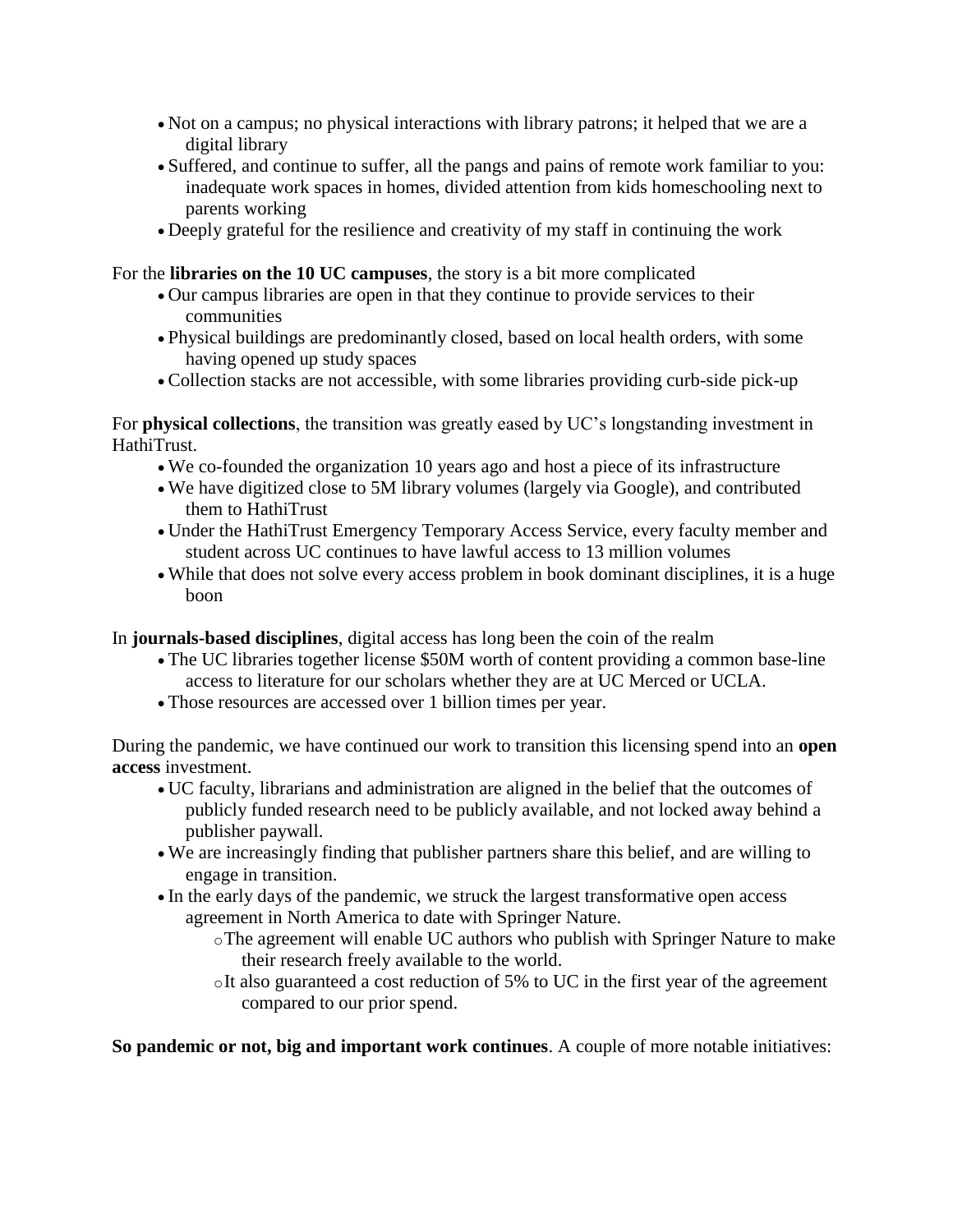The UC libraries are currently replacing all of local campus enterprise systems with a **single shared integrated library system (SILS)**.

- 150 librarians across the UC are directly engaged in what I like to call "open heart surgery" on the UC libraries core system.
- The undertaking produces significant future cost avoidance for the UC, and a robust platform for collaboration and innovation.
- The system will launch in July 2021.

Perhaps of particular interest to this committee may be a significant IMLS grant funded project CDL was awarded titled **Building a National Finding Aid Network**.

- As I am sure committee members are aware, researchers of all types face enormous barriers locating relevant materials across the vast, distributed, and unevenly supported field of cultural heritage institutions; many archives don't publish their finding aids online, and existing aggregations of finding aids are siloed and at-risk as their infrastructure ages and budgets dwindle.
- Ergo, much of the stewarded archival content in the United States is essentially invisible and the voices documented therein are poorly represented in the historical record.
- This project addresses the fundamental challenge of providing comprehensive, inclusive, and persistent access to these collections by laying the groundwork for a national finding aid network available to all contributors and researchers -- and one that is community-driven, -sustained, and -governed.
- CDL received a \$1M grant from the Institute of Museum and Library Services (IMLS National Leadership Grants for Libraries grant program) for a project to coordinate this 2-year research and demonstration project that tackles this issue head on, and kicked off the project in September 2020.
	- oWe're bringing together 13 existing statewide and regional finding aid aggregators in this work - basically, all of the extant programs in the US.
	- oCDL is coordinating the project in collaboration with Chain Bridge Group, OCLC, Shift Collective, and the University of Virginia Library -- which supports the Social Networks and Archival Context (or "SNAC") program.
- We appreciate **NARA's ongoing support** for the project activities! NARA partners with the University of Virginia Library to support SNAC -- which gathers information about individuals and organizations that are referenced in finding aids, from national and international sources. It's hence a highly complementary initiative.

o*We are planning to establish an advisory group to guide our project activities, and look forward to having NARA representation on that group.*

**JOHN LAWRENCE:** [did not submit a draft written statement]

Archiving During a Pandemic:

**KERI MEYERS:** [did not submit a draft written statement]